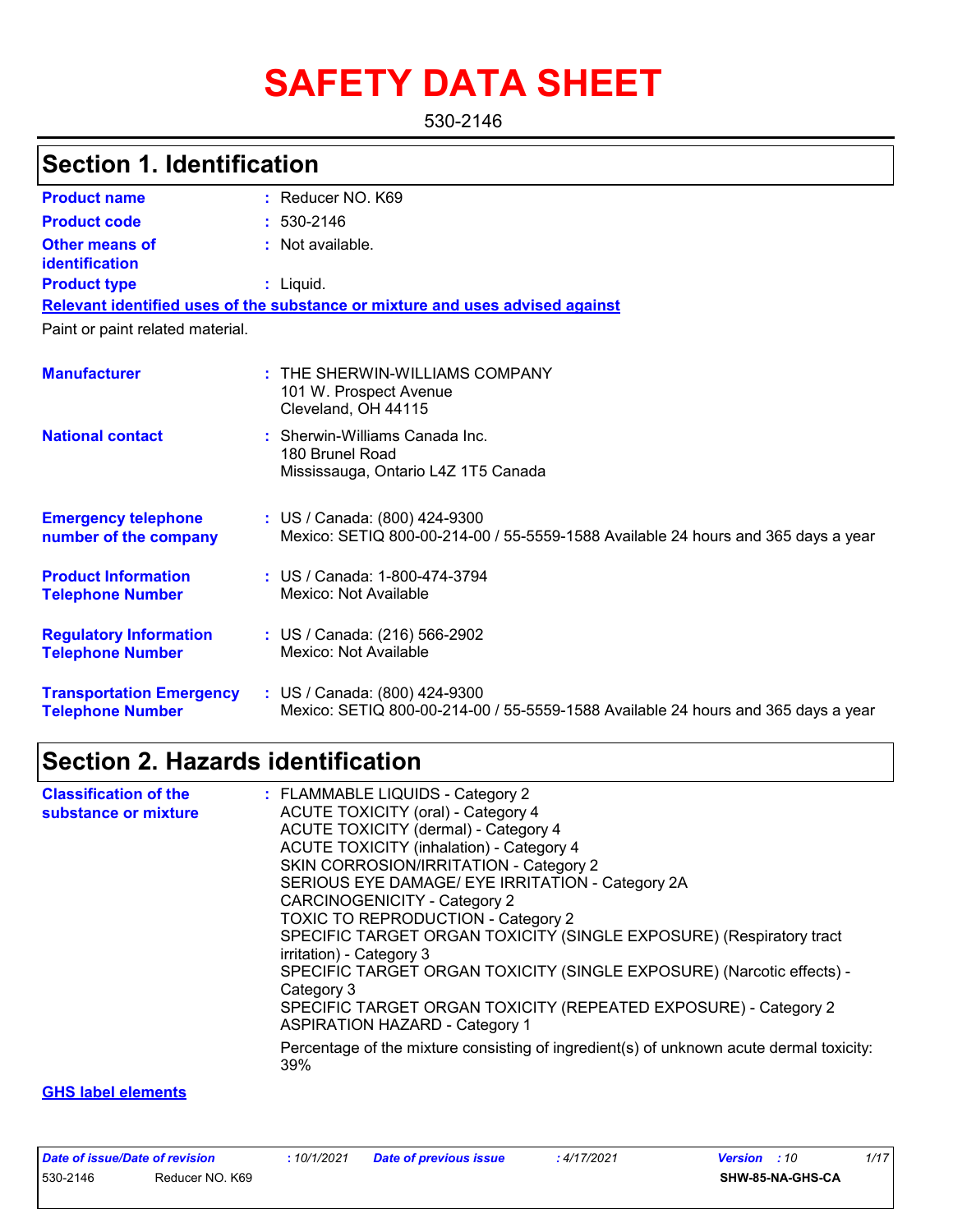## **Section 2. Hazards identification**

| <b>Hazard pictograms</b>                   |                                                                                                                                                                                                                                                                                                                                                                                                                                                                                                                                                                                                                                                                                                                                                                   |
|--------------------------------------------|-------------------------------------------------------------------------------------------------------------------------------------------------------------------------------------------------------------------------------------------------------------------------------------------------------------------------------------------------------------------------------------------------------------------------------------------------------------------------------------------------------------------------------------------------------------------------------------------------------------------------------------------------------------------------------------------------------------------------------------------------------------------|
| <b>Signal word</b>                         | : Danger                                                                                                                                                                                                                                                                                                                                                                                                                                                                                                                                                                                                                                                                                                                                                          |
| <b>Hazard statements</b>                   | : Highly flammable liquid and vapor.<br>Harmful if swallowed, in contact with skin or if inhaled.<br>May be fatal if swallowed and enters airways.<br>Causes skin irritation.<br>Causes serious eye irritation.<br>May cause respiratory irritation.<br>May cause drowsiness or dizziness.<br>Suspected of causing cancer.<br>Suspected of damaging fertility or the unborn child.<br>May cause damage to organs through prolonged or repeated exposure.                                                                                                                                                                                                                                                                                                          |
| <b>Precautionary statements</b>            |                                                                                                                                                                                                                                                                                                                                                                                                                                                                                                                                                                                                                                                                                                                                                                   |
| <b>Prevention</b>                          | : Obtain special instructions before use. Do not handle until all safety precautions have<br>been read and understood. Wear protective gloves, protective clothing and eye or face<br>protection. Keep away from heat, hot surfaces, sparks, open flames and other ignition<br>sources. No smoking. Use explosion-proof electrical, ventilating or lighting equipment.<br>Use non-sparking tools. Take action to prevent static discharges. Use only outdoors or<br>in a well-ventilated area. Do not breathe vapor. Do not eat, drink or smoke when using<br>this product. Wash thoroughly after handling.                                                                                                                                                       |
| <b>Response</b>                            | : IF exposed or concerned: Get medical advice or attention. IF INHALED: Remove<br>person to fresh air and keep comfortable for breathing. Call a POISON CENTER or<br>doctor if you feel unwell. IF SWALLOWED: Immediately call a POISON CENTER or<br>doctor. Rinse mouth. Do NOT induce vomiting. IF ON SKIN (or hair): Take off<br>immediately all contaminated clothing. Rinse skin with water. IF ON SKIN: Call a<br>POISON CENTER or doctor if you feel unwell. Wash with plenty of water. If skin<br>irritation occurs: Get medical advice or attention. IF IN EYES: Rinse cautiously with<br>water for several minutes. Remove contact lenses, if present and easy to do. Continue<br>rinsing. If eye irritation persists: Get medical advice or attention. |
| <b>Storage</b>                             | : Store locked up. Store in a well-ventilated place. Keep container tightly closed. Keep<br>cool.                                                                                                                                                                                                                                                                                                                                                                                                                                                                                                                                                                                                                                                                 |
| <b>Disposal</b>                            | : Dispose of contents and container in accordance with all local, regional, national and<br>international regulations.                                                                                                                                                                                                                                                                                                                                                                                                                                                                                                                                                                                                                                            |
| <b>Supplemental label</b><br>elements      | DELAYED EFFECTS FROM LONG TERM OVEREXPOSURE. Contains solvents which<br>can cause permanent brain and nervous system damage. Intentional misuse by<br>deliberately concentrating and inhaling the contents can be harmful or fatal. WARNING:<br>This product contains chemicals known to the State of California to cause cancer and<br>birth defects or other reproductive harm. FOR INDUSTRIAL USE ONLY.                                                                                                                                                                                                                                                                                                                                                        |
|                                            | Please refer to the SDS for additional information. Keep out of reach of children. Do not<br>transfer contents to other containers for storage.                                                                                                                                                                                                                                                                                                                                                                                                                                                                                                                                                                                                                   |
| <b>Hazards not otherwise</b><br>classified | : None known.                                                                                                                                                                                                                                                                                                                                                                                                                                                                                                                                                                                                                                                                                                                                                     |

### **Section 3. Composition/information on ingredients**

| <b>Substance/mixture</b>                | : Mixture                   |
|-----------------------------------------|-----------------------------|
| <b>Other means of</b><br>identification | $\therefore$ Not available. |

**CAS number/other identifiers**

| Date of issue/Date of revision |                 |
|--------------------------------|-----------------|
| 530-2146                       | Reducer NO. K69 |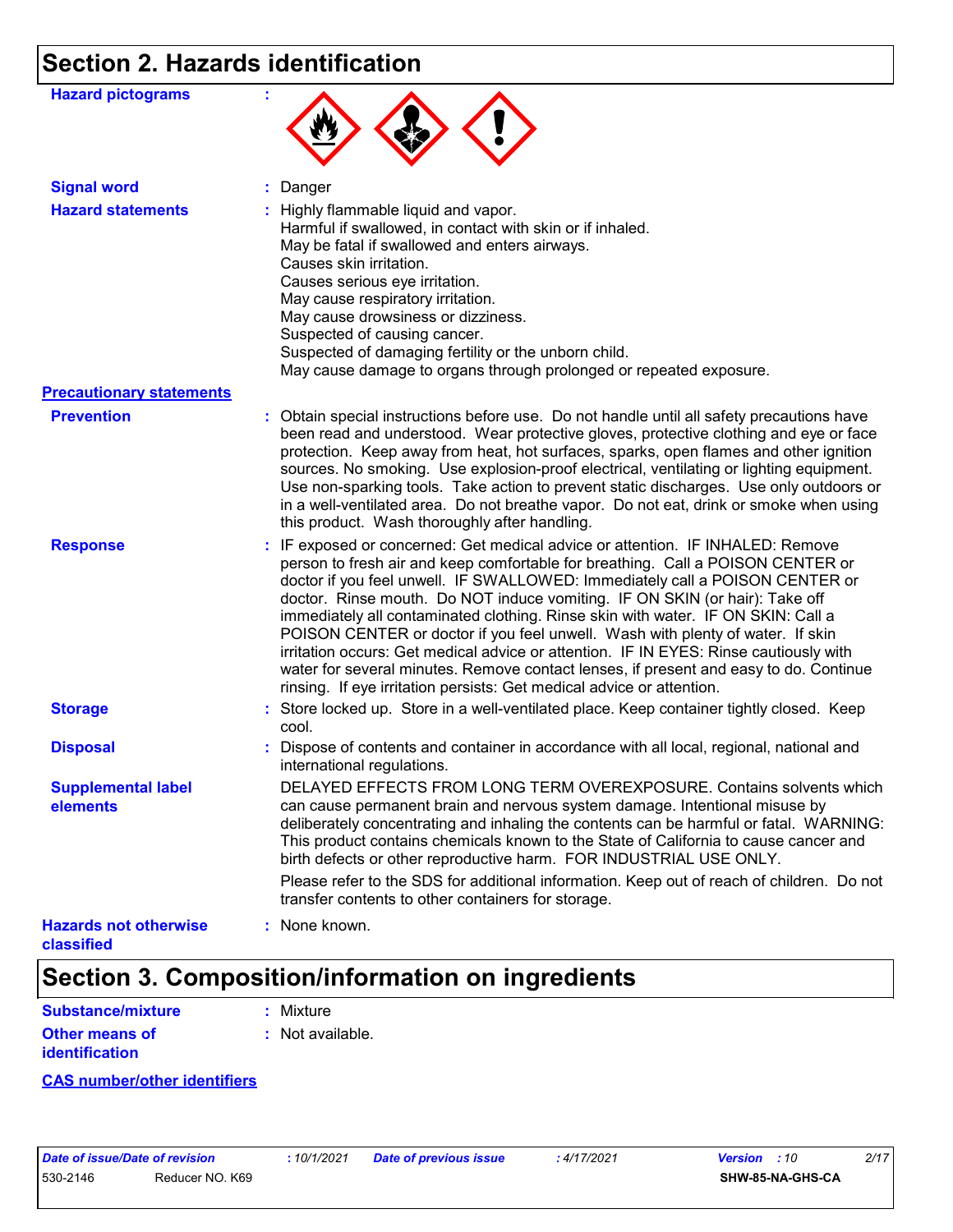### **Section 3. Composition/information on ingredients**

| Ingredient name        | $\%$ by weight | <b>CAS number</b> |
|------------------------|----------------|-------------------|
| Xylene, mixed isomers  | 151.83         | 1330-20-7         |
| Methyl Isobutyl Ketone | 23.58          | $108 - 10 - 1$    |
| Toluene                | 15.42          | 108-88-3          |
| Ethylbenzene           | 9.16           | $100 - 41 - 4$    |

Any concentration shown as a range is to protect confidentiality or is due to batch variation.

**There are no additional ingredients present which, within the current knowledge of the supplier and in the concentrations applicable, are classified and hence require reporting in this section.**

**Occupational exposure limits, if available, are listed in Section 8.**

### **Section 4. First aid measures**

#### **Description of necessary first aid measures**

| <b>Eye contact</b>                                 | : Immediately flush eyes with plenty of water, occasionally lifting the upper and lower<br>eyelids. Check for and remove any contact lenses. Continue to rinse for at least 10<br>minutes. Get medical attention.                                                                                                                                                                                                                                                                                                                                                                                                                                                                                                                                                   |
|----------------------------------------------------|---------------------------------------------------------------------------------------------------------------------------------------------------------------------------------------------------------------------------------------------------------------------------------------------------------------------------------------------------------------------------------------------------------------------------------------------------------------------------------------------------------------------------------------------------------------------------------------------------------------------------------------------------------------------------------------------------------------------------------------------------------------------|
| <b>Inhalation</b>                                  | : Remove victim to fresh air and keep at rest in a position comfortable for breathing. If it<br>is suspected that fumes are still present, the rescuer should wear an appropriate mask<br>or self-contained breathing apparatus. If not breathing, if breathing is irregular or if<br>respiratory arrest occurs, provide artificial respiration or oxygen by trained personnel. It<br>may be dangerous to the person providing aid to give mouth-to-mouth resuscitation.<br>Get medical attention. If necessary, call a poison center or physician. If unconscious,<br>place in recovery position and get medical attention immediately. Maintain an open<br>airway. Loosen tight clothing such as a collar, tie, belt or waistband.                                |
| <b>Skin contact</b>                                | : Wash with plenty of soap and water. Remove contaminated clothing and shoes. Wash<br>contaminated clothing thoroughly with water before removing it, or wear gloves.<br>Continue to rinse for at least 10 minutes. Get medical attention. If necessary, call a<br>poison center or physician. Wash clothing before reuse. Clean shoes thoroughly<br>before reuse.                                                                                                                                                                                                                                                                                                                                                                                                  |
| <b>Ingestion</b>                                   | : Get medical attention immediately. Call a poison center or physician. Wash out mouth $\setminus$<br>with water. Remove dentures if any. If material has been swallowed and the exposed<br>person is conscious, give small quantities of water to drink. Stop if the exposed person<br>feels sick as vomiting may be dangerous. Aspiration hazard if swallowed. Can enter<br>lungs and cause damage. Do not induce vomiting. If vomiting occurs, the head should<br>be kept low so that vomit does not enter the lungs. Never give anything by mouth to an<br>unconscious person. If unconscious, place in recovery position and get medical<br>attention immediately. Maintain an open airway. Loosen tight clothing such as a collar,<br>tie, belt or waistband. |
| Most important symptoms/effects, acute and delayed |                                                                                                                                                                                                                                                                                                                                                                                                                                                                                                                                                                                                                                                                                                                                                                     |
| <b>Potential acute health effects</b>              |                                                                                                                                                                                                                                                                                                                                                                                                                                                                                                                                                                                                                                                                                                                                                                     |
| <b>Eye contact</b>                                 | : Causes serious eye irritation.                                                                                                                                                                                                                                                                                                                                                                                                                                                                                                                                                                                                                                                                                                                                    |
| <b>Inhalation</b>                                  | : Harmful if inhaled. Can cause central nervous system (CNS) depression. May cause<br>drowsiness or dizziness. May cause respiratory irritation.                                                                                                                                                                                                                                                                                                                                                                                                                                                                                                                                                                                                                    |
| <b>Skin contact</b>                                | : Harmful in contact with skin. Causes skin irritation.                                                                                                                                                                                                                                                                                                                                                                                                                                                                                                                                                                                                                                                                                                             |
| <b>Ingestion</b>                                   | : Harmful if swallowed. Can cause central nervous system (CNS) depression. May be                                                                                                                                                                                                                                                                                                                                                                                                                                                                                                                                                                                                                                                                                   |

Harmful if swallowed. Can cause central nervous system (CNS) depression. May be fatal if swallowed and enters airways.

#### **Over-exposure signs/symptoms**

| Eye contact | : Adverse symptoms may include the following:<br>pain or irritation |
|-------------|---------------------------------------------------------------------|
|             | watering<br>redness                                                 |

| Date of issue/Date of revision |                 | : 10/1/2021 | <b>Date of previous issue</b> | : 4/17/2021 | <b>Version</b> : 10     | 3/17 |
|--------------------------------|-----------------|-------------|-------------------------------|-------------|-------------------------|------|
| 530-2146                       | Reducer NO. K69 |             |                               |             | <b>SHW-85-NA-GHS-CA</b> |      |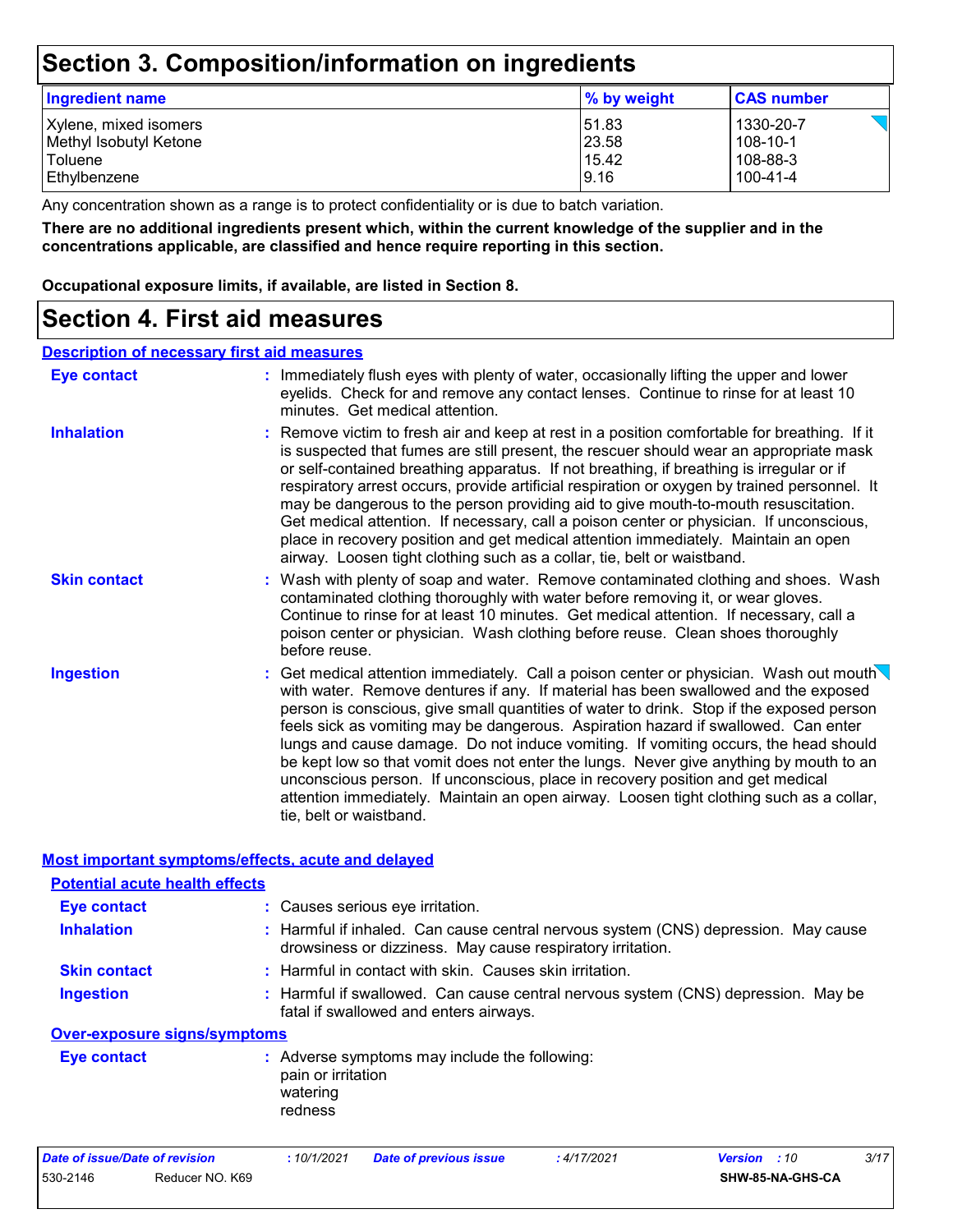### **Section 4. First aid measures**

| <b>Inhalation</b>                 |            | : Adverse symptoms may include the following:<br>respiratory tract irritation<br>coughing<br>nausea or vomiting<br>headache<br>drowsiness/fatigue<br>dizziness/vertigo<br>unconsciousness<br>reduced fetal weight<br>increase in fetal deaths<br>skeletal malformations |
|-----------------------------------|------------|-------------------------------------------------------------------------------------------------------------------------------------------------------------------------------------------------------------------------------------------------------------------------|
| <b>Skin contact</b>               |            | : Adverse symptoms may include the following:<br>irritation<br>redness<br>reduced fetal weight<br>increase in fetal deaths<br>skeletal malformations                                                                                                                    |
| <b>Ingestion</b>                  |            | : Adverse symptoms may include the following:<br>nausea or vomiting<br>reduced fetal weight<br>increase in fetal deaths<br>skeletal malformations                                                                                                                       |
|                                   |            | <b>Indication of immediate medical attention and special treatment needed, if necessary</b>                                                                                                                                                                             |
| <b>Notes to physician</b>         |            | : Treat symptomatically. Contact poison treatment specialist immediately if large<br>quantities have been ingested or inhaled.                                                                                                                                          |
| <b>Specific treatments</b>        |            | : No specific treatment.                                                                                                                                                                                                                                                |
| <b>Protection of first-aiders</b> | <b>ALC</b> | No action shall be taken involving any personal risk or without suitable training                                                                                                                                                                                       |

**Protection of first-aiders :** No action shall be taken involving any personal risk or without suitable training. If it is suspected that fumes are still present, the rescuer should wear an appropriate mask or self-contained breathing apparatus. It may be dangerous to the person providing aid to give mouth-to-mouth resuscitation. Wash contaminated clothing thoroughly with water before removing it, or wear gloves.

**See toxicological information (Section 11)**

### **Section 5. Fire-fighting measures**

| <b>Extinguishing media</b>                           |                                                                                                                                                                                                                                                                                                                                                                                                                                 |
|------------------------------------------------------|---------------------------------------------------------------------------------------------------------------------------------------------------------------------------------------------------------------------------------------------------------------------------------------------------------------------------------------------------------------------------------------------------------------------------------|
| <b>Suitable extinguishing</b><br>media               | : Use dry chemical, $CO2$ , water spray (fog) or foam.                                                                                                                                                                                                                                                                                                                                                                          |
| <b>Unsuitable extinguishing</b><br>media             | : Do not use water jet.                                                                                                                                                                                                                                                                                                                                                                                                         |
| <b>Specific hazards arising</b><br>from the chemical | : Highly flammable liquid and vapor. Runoff to sewer may create fire or explosion hazard.<br>In a fire or if heated, a pressure increase will occur and the container may burst, with the<br>risk of a subsequent explosion. The vapor/gas is heavier than air and will spread along<br>the ground. Vapors may accumulate in low or confined areas or travel a considerable<br>distance to a source of ignition and flash back. |
| <b>Hazardous thermal</b><br>decomposition products   | : Decomposition products may include the following materials:<br>carbon dioxide<br>carbon monoxide                                                                                                                                                                                                                                                                                                                              |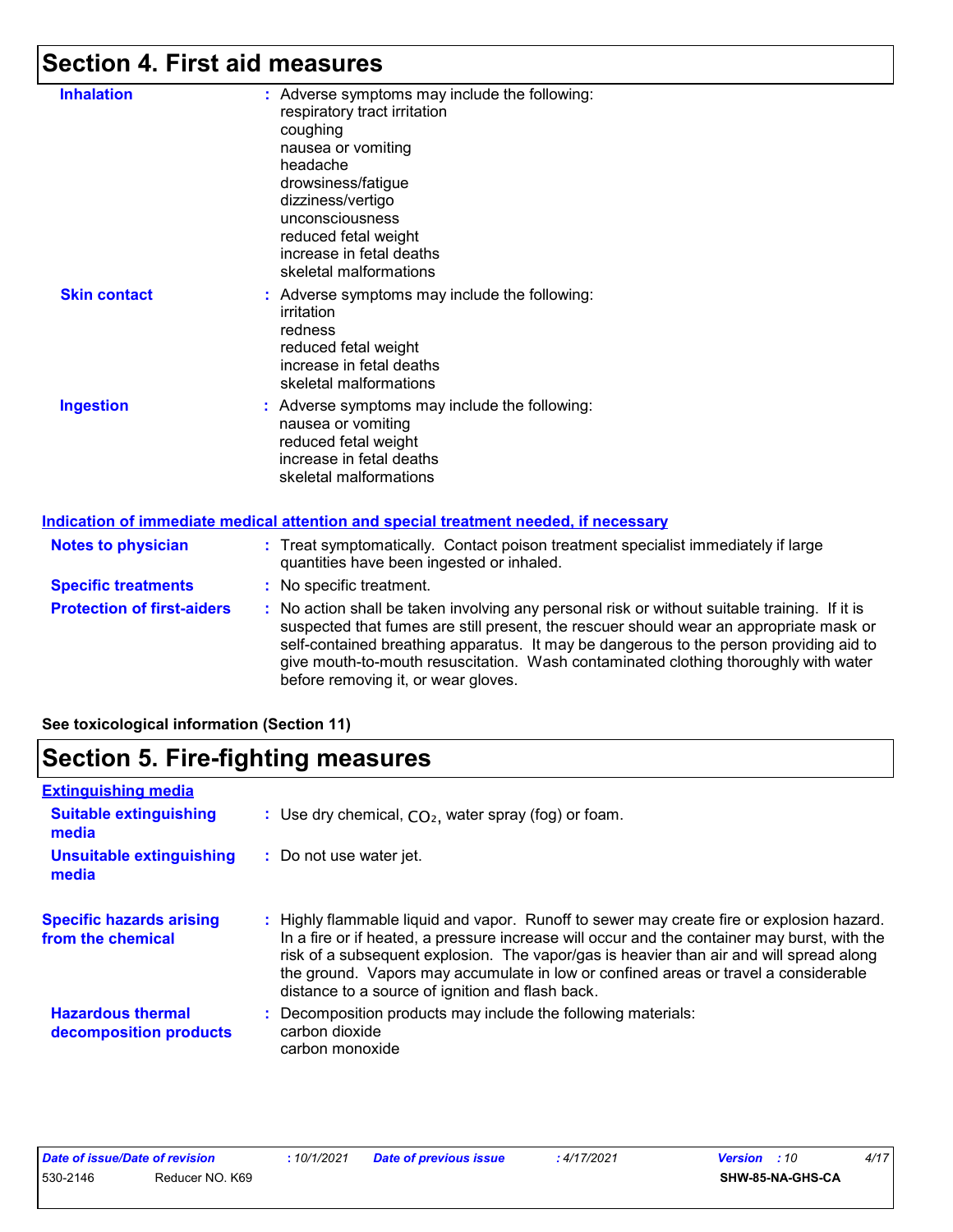### **Section 5. Fire-fighting measures**

| <b>Special protective actions</b><br>for fire-fighters | : Promptly isolate the scene by removing all persons from the vicinity of the incident if<br>there is a fire. No action shall be taken involving any personal risk or without suitable<br>training. Move containers from fire area if this can be done without risk. Use water<br>spray to keep fire-exposed containers cool. |
|--------------------------------------------------------|-------------------------------------------------------------------------------------------------------------------------------------------------------------------------------------------------------------------------------------------------------------------------------------------------------------------------------|
| <b>Special protective</b>                              | : Fire-fighters should wear appropriate protective equipment and self-contained breathing                                                                                                                                                                                                                                     |
| equipment for fire-fighters                            | apparatus (SCBA) with a full face-piece operated in positive pressure mode.                                                                                                                                                                                                                                                   |

### **Section 6. Accidental release measures**

|                                                              | Personal precautions, protective equipment and emergency procedures                                                                                                                                                                                                                                                                                                                                                                                                                                                                                                                                                                                                                                                                                                  |
|--------------------------------------------------------------|----------------------------------------------------------------------------------------------------------------------------------------------------------------------------------------------------------------------------------------------------------------------------------------------------------------------------------------------------------------------------------------------------------------------------------------------------------------------------------------------------------------------------------------------------------------------------------------------------------------------------------------------------------------------------------------------------------------------------------------------------------------------|
| For non-emergency<br>personnel                               | : No action shall be taken involving any personal risk or without suitable training.<br>Evacuate surrounding areas. Keep unnecessary and unprotected personnel from<br>entering. Do not touch or walk through spilled material. Shut off all ignition sources.<br>No flares, smoking or flames in hazard area. Avoid breathing vapor or mist. Provide<br>adequate ventilation. Wear appropriate respirator when ventilation is inadequate. Put<br>on appropriate personal protective equipment.                                                                                                                                                                                                                                                                      |
|                                                              | For emergency responders : If specialized clothing is required to deal with the spillage, take note of any information in<br>Section 8 on suitable and unsuitable materials. See also the information in "For non-<br>emergency personnel".                                                                                                                                                                                                                                                                                                                                                                                                                                                                                                                          |
| <b>Environmental precautions</b>                             | : Avoid dispersal of spilled material and runoff and contact with soil, waterways, drains<br>and sewers. Inform the relevant authorities if the product has caused environmental<br>pollution (sewers, waterways, soil or air).                                                                                                                                                                                                                                                                                                                                                                                                                                                                                                                                      |
| <b>Methods and materials for containment and cleaning up</b> |                                                                                                                                                                                                                                                                                                                                                                                                                                                                                                                                                                                                                                                                                                                                                                      |
| <b>Small spill</b>                                           | : Stop leak if without risk. Move containers from spill area. Use spark-proof tools and<br>explosion-proof equipment. Dilute with water and mop up if water-soluble. Alternatively,<br>or if water-insoluble, absorb with an inert dry material and place in an appropriate waste<br>disposal container. Dispose of via a licensed waste disposal contractor.                                                                                                                                                                                                                                                                                                                                                                                                        |
| <b>Large spill</b>                                           | : Stop leak if without risk. Move containers from spill area. Use spark-proof tools and<br>explosion-proof equipment. Approach release from upwind. Prevent entry into sewers,<br>water courses, basements or confined areas. Wash spillages into an effluent treatment<br>plant or proceed as follows. Contain and collect spillage with non-combustible,<br>absorbent material e.g. sand, earth, vermiculite or diatomaceous earth and place in<br>container for disposal according to local regulations (see Section 13). Dispose of via a<br>licensed waste disposal contractor. Contaminated absorbent material may pose the<br>same hazard as the spilled product. Note: see Section 1 for emergency contact<br>information and Section 13 for waste disposal. |

### **Section 7. Handling and storage**

#### **Precautions for safe handling**

| <b>Protective measures</b> | : Put on appropriate personal protective equipment (see Section 8). Avoid exposure -<br>obtain special instructions before use. Avoid exposure during pregnancy. Do not<br>handle until all safety precautions have been read and understood. Do not get in eyes<br>or on skin or clothing. Do not breathe vapor or mist. Do not swallow. Use only with<br>adequate ventilation. Wear appropriate respirator when ventilation is inadequate. Do<br>not enter storage areas and confined spaces unless adequately ventilated. Keep in the<br>original container or an approved alternative made from a compatible material, kept<br>tightly closed when not in use. Store and use away from heat, sparks, open flame or<br>any other ignition source. Use explosion-proof electrical (ventilating, lighting and<br>material handling) equipment. Use only non-sparking tools. Take precautionary<br>measures against electrostatic discharges. Empty containers retain product residue |
|----------------------------|---------------------------------------------------------------------------------------------------------------------------------------------------------------------------------------------------------------------------------------------------------------------------------------------------------------------------------------------------------------------------------------------------------------------------------------------------------------------------------------------------------------------------------------------------------------------------------------------------------------------------------------------------------------------------------------------------------------------------------------------------------------------------------------------------------------------------------------------------------------------------------------------------------------------------------------------------------------------------------------|
|                            | and can be hazardous. Do not reuse container.                                                                                                                                                                                                                                                                                                                                                                                                                                                                                                                                                                                                                                                                                                                                                                                                                                                                                                                                         |

| Date of issue/Date of revision |                 |
|--------------------------------|-----------------|
| 530-2146                       | Reducer NO. K69 |

*Date of issue/Date of revision* **:** *10/1/2021 Date of previous issue : 4/17/2021 Version : 10 5/17*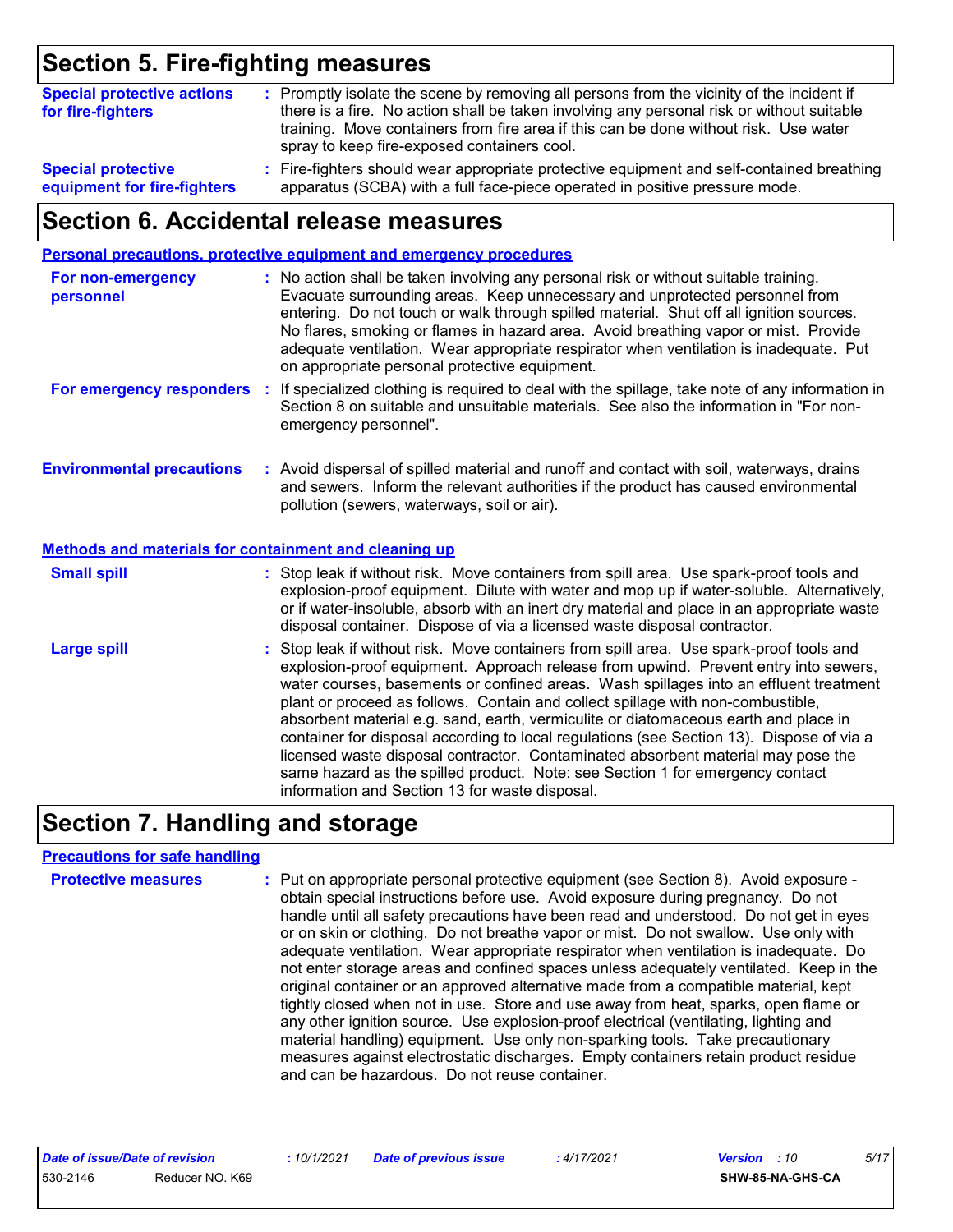## **Section 7. Handling and storage**

| <b>Advice on general</b><br>occupational hygiene                                 | : Eating, drinking and smoking should be prohibited in areas where this material is<br>handled, stored and processed. Workers should wash hands and face before eating,<br>drinking and smoking. Remove contaminated clothing and protective equipment before<br>entering eating areas. See also Section 8 for additional information on hygiene<br>measures.                                                                                                                                                                                                                                                                                                                                                      |
|----------------------------------------------------------------------------------|--------------------------------------------------------------------------------------------------------------------------------------------------------------------------------------------------------------------------------------------------------------------------------------------------------------------------------------------------------------------------------------------------------------------------------------------------------------------------------------------------------------------------------------------------------------------------------------------------------------------------------------------------------------------------------------------------------------------|
| <b>Conditions for safe storage,</b><br>including any<br><b>incompatibilities</b> | : Store in accordance with local regulations. Store in a segregated and approved area.<br>Store in original container protected from direct sunlight in a dry, cool and well-ventilated<br>area, away from incompatible materials (see Section 10) and food and drink. Store<br>locked up. Eliminate all ignition sources. Separate from oxidizing materials. Keep<br>container tightly closed and sealed until ready for use. Containers that have been<br>opened must be carefully resealed and kept upright to prevent leakage. Do not store in<br>unlabeled containers. Use appropriate containment to avoid environmental<br>contamination. See Section 10 for incompatible materials before handling or use. |

### **Section 8. Exposure controls/personal protection**

#### **Control parameters**

#### **Occupational exposure limits (OSHA United States)**

| <b>Ingredient name</b>                       | CAS#<br><b>Exposure limits</b> |                                                                                                                                                                                                                                                                                                                                                                              |
|----------------------------------------------|--------------------------------|------------------------------------------------------------------------------------------------------------------------------------------------------------------------------------------------------------------------------------------------------------------------------------------------------------------------------------------------------------------------------|
| Xylene, mixed isomers                        | 1330-20-7                      | ACGIH TLV (United States, 1/2021).<br>TWA: 100 ppm 8 hours.<br>TWA: 434 mg/m <sup>3</sup> 8 hours.<br>STEL: 150 ppm 15 minutes.<br>STEL: 651 mg/m <sup>3</sup> 15 minutes.<br>OSHA PEL (United States, 5/2018).<br>TWA: 100 ppm 8 hours.<br>TWA: $435 \text{ mg/m}^3$ 8 hours.                                                                                               |
| 108-10-1<br>Methyl Isobutyl Ketone           |                                | ACGIH TLV (United States, 1/2021).<br>TWA: 20 ppm 8 hours.<br>STEL: 75 ppm 15 minutes.<br>NIOSH REL (United States, 10/2020).<br>TWA: 50 ppm 10 hours.<br>TWA: 205 mg/m <sup>3</sup> 10 hours.<br>STEL: 75 ppm 15 minutes.<br>STEL: 300 mg/m <sup>3</sup> 15 minutes.<br>OSHA PEL (United States, 5/2018).<br>TWA: 100 ppm 8 hours.<br>TWA: $410$ mg/m <sup>3</sup> 8 hours. |
| Toluene                                      | 108-88-3                       | OSHA PEL Z2 (United States, 2/2013).<br>TWA: 200 ppm 8 hours.<br>CEIL: 300 ppm<br>AMP: 500 ppm 10 minutes.<br>NIOSH REL (United States, 10/2020).<br>TWA: 100 ppm 10 hours.<br>TWA: 375 mg/m <sup>3</sup> 10 hours.<br>STEL: 150 ppm 15 minutes.<br>STEL: 560 mg/m <sup>3</sup> 15 minutes.<br>ACGIH TLV (United States, 1/2021).<br>Ototoxicant.<br>TWA: 20 ppm 8 hours.    |
| Ethylbenzene                                 | 100-41-4                       | ACGIH TLV (United States, 1/2021).<br>TWA: 20 ppm 8 hours.<br>NIOSH REL (United States, 10/2020).<br>TWA: 100 ppm 10 hours.<br>TWA: 435 mg/m <sup>3</sup> 10 hours.                                                                                                                                                                                                          |
| Date of issue/Date of revision<br>:10/1/2021 | <b>Date of previous issue</b>  | 6/17<br>:4/17/2021<br><b>Version</b> : 10                                                                                                                                                                                                                                                                                                                                    |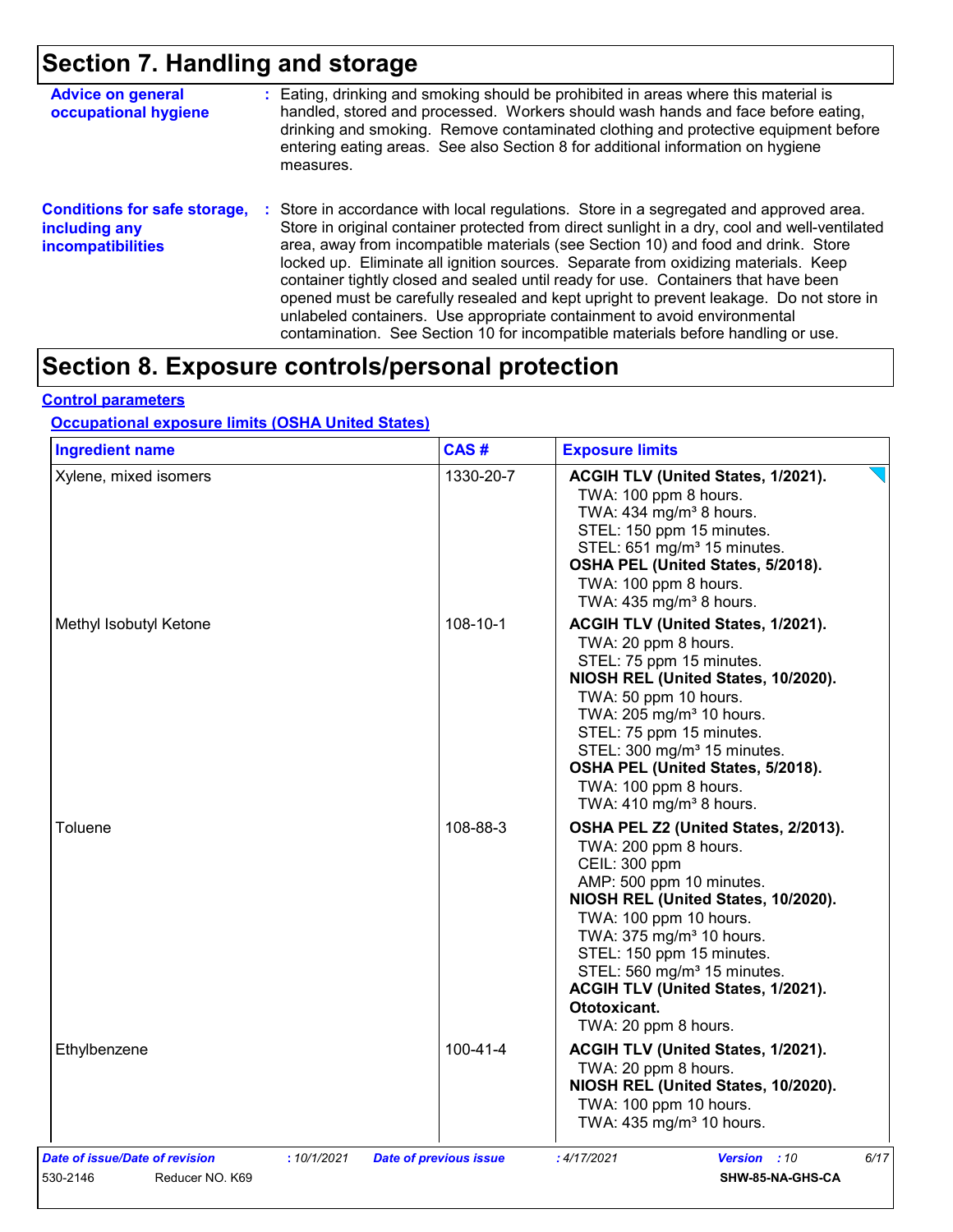## **Section 8. Exposure controls/personal protection**

|  | STEL: 125 ppm 15 minutes.<br>STEL: $545 \text{ mg/m}^3$ 15 minutes.<br>OSHA PEL (United States, 5/2018).<br>TWA: 100 ppm 8 hours.<br>TWA: $435 \text{ mg/m}^3$ 8 hours. |
|--|-------------------------------------------------------------------------------------------------------------------------------------------------------------------------|
|--|-------------------------------------------------------------------------------------------------------------------------------------------------------------------------|

#### **Occupational exposure limits (Canada)**

| <b>Ingredient name</b> | CAS#      | <b>Exposure limits</b>                                                                                                                                                                                                                                                                                                                                                                                                                                                                                                                                                                                                                                                                                                  |  |  |
|------------------------|-----------|-------------------------------------------------------------------------------------------------------------------------------------------------------------------------------------------------------------------------------------------------------------------------------------------------------------------------------------------------------------------------------------------------------------------------------------------------------------------------------------------------------------------------------------------------------------------------------------------------------------------------------------------------------------------------------------------------------------------------|--|--|
| Xylene                 | 1330-20-7 | CA Alberta Provincial (Canada, 6/2018).<br>8 hrs OEL: 100 ppm 8 hours.<br>15 min OEL: 651 mg/m <sup>3</sup> 15 minutes.<br>15 min OEL: 150 ppm 15 minutes.<br>8 hrs OEL: 434 mg/m <sup>3</sup> 8 hours.<br>CA British Columbia Provincial (Canada,<br>$1/2021$ ).<br>TWA: 100 ppm 8 hours.<br>STEL: 150 ppm 15 minutes.<br>CA Quebec Provincial (Canada, 7/2019).<br>TWAEV: 100 ppm 8 hours.<br>TWAEV: 434 mg/m <sup>3</sup> 8 hours.<br>STEV: 150 ppm 15 minutes.<br>STEV: 651 mg/m <sup>3</sup> 15 minutes.<br>CA Ontario Provincial (Canada, 6/2019).<br>STEL: 150 ppm 15 minutes.<br>TWA: 100 ppm 8 hours.<br>CA Saskatchewan Provincial (Canada,<br>7/2013).<br>STEL: 150 ppm 15 minutes.<br>TWA: 100 ppm 8 hours. |  |  |
| Methyl isobutyl ketone | 108-10-1  | CA Alberta Provincial (Canada, 6/2018).<br>8 hrs OEL: 205 mg/m <sup>3</sup> 8 hours.<br>8 hrs OEL: 50 ppm 8 hours.<br>15 min OEL: 75 ppm 15 minutes.<br>15 min OEL: 307 mg/m <sup>3</sup> 15 minutes.<br>CA British Columbia Provincial (Canada,<br>$1/2021$ ).<br>TWA: 20 ppm 8 hours.<br>STEL: 75 ppm 15 minutes.<br>CA Ontario Provincial (Canada, 6/2019).<br>TWA: 20 ppm 8 hours.<br>STEL: 75 ppm 15 minutes.<br>CA Quebec Provincial (Canada, 7/2019).<br>TWAEV: 50 ppm 8 hours.<br>TWAEV: 205 mg/m <sup>3</sup> 8 hours.<br>STEV: 75 ppm 15 minutes.<br>STEV: 307 mg/m <sup>3</sup> 15 minutes.<br>CA Saskatchewan Provincial (Canada,<br>7/2013).<br>STEL: 75 ppm 15 minutes.<br>TWA: 50 ppm 8 hours.           |  |  |
| Toluene                | 108-88-3  | CA Alberta Provincial (Canada, 6/2018).<br>Absorbed through skin.<br>8 hrs OEL: 50 ppm 8 hours.<br>8 hrs OEL: 188 mg/m <sup>3</sup> 8 hours.<br>CA British Columbia Provincial (Canada,<br>$1/2021$ ).                                                                                                                                                                                                                                                                                                                                                                                                                                                                                                                  |  |  |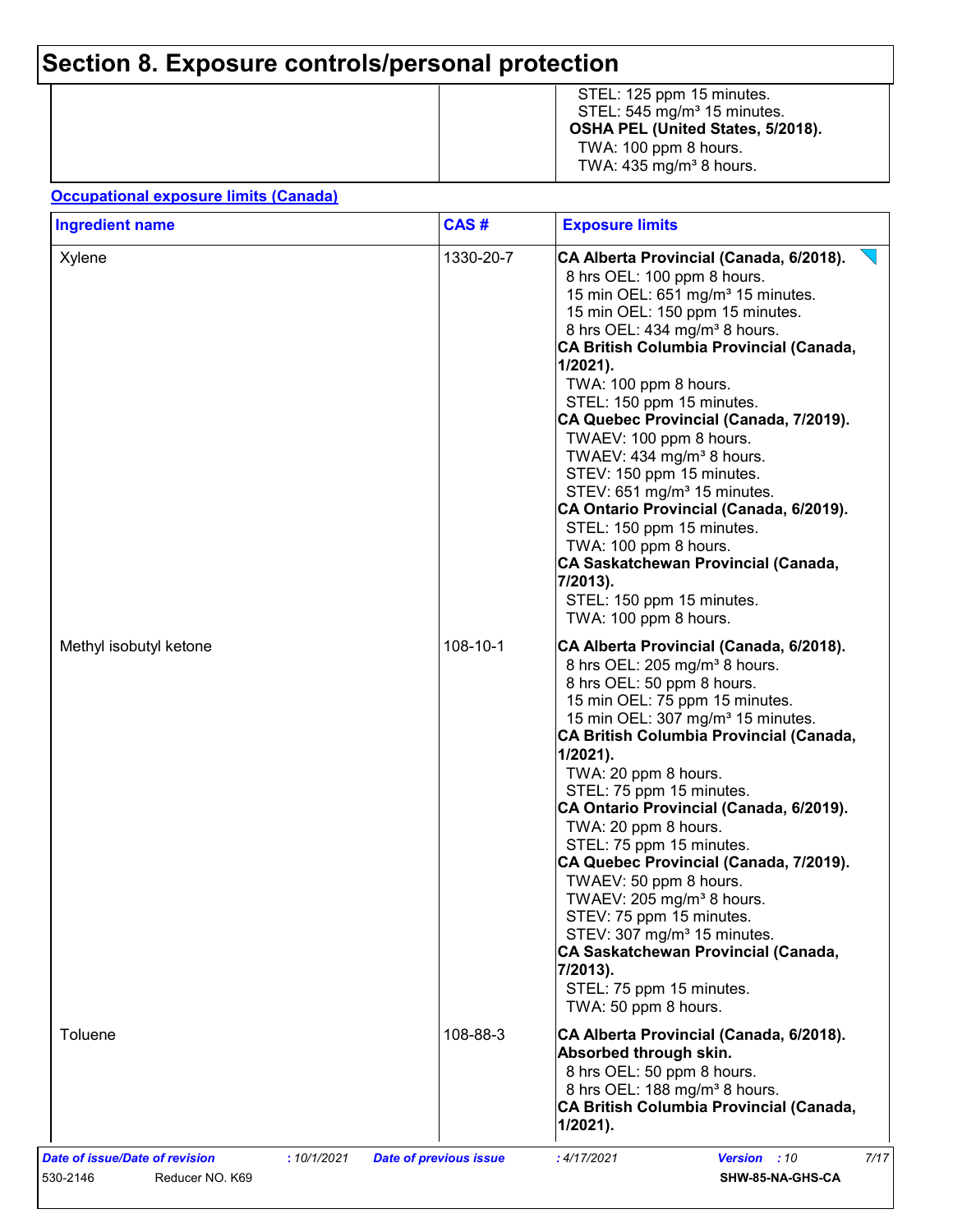## **Section 8. Exposure controls/personal protection**

|              |                | TWA: 20 ppm 8 hours.<br>CA Ontario Provincial (Canada, 6/2019).<br>TWA: 20 ppm 8 hours.<br>CA Quebec Provincial (Canada, 7/2019).<br>Absorbed through skin.<br>TWAEV: 50 ppm 8 hours.<br>TWAEV: 188 mg/m <sup>3</sup> 8 hours.<br>CA Saskatchewan Provincial (Canada,<br>7/2013). Absorbed through skin.<br>STEL: 60 ppm 15 minutes.<br>TWA: 50 ppm 8 hours.                                                                                                                                                                                                                                                                                                |
|--------------|----------------|-------------------------------------------------------------------------------------------------------------------------------------------------------------------------------------------------------------------------------------------------------------------------------------------------------------------------------------------------------------------------------------------------------------------------------------------------------------------------------------------------------------------------------------------------------------------------------------------------------------------------------------------------------------|
| Ethylbenzene | $100 - 41 - 4$ | CA Alberta Provincial (Canada, 6/2018).<br>8 hrs OEL: 100 ppm 8 hours.<br>8 hrs OEL: 434 mg/m <sup>3</sup> 8 hours.<br>15 min OEL: 543 mg/m <sup>3</sup> 15 minutes.<br>15 min OEL: 125 ppm 15 minutes.<br>CA British Columbia Provincial (Canada,<br>$1/2021$ ).<br>TWA: 20 ppm 8 hours.<br>CA Ontario Provincial (Canada, 6/2019).<br>TWA: 20 ppm 8 hours.<br>CA Quebec Provincial (Canada, 7/2019).<br>TWAEV: 100 ppm 8 hours.<br>TWAEV: 434 mg/m <sup>3</sup> 8 hours.<br>STEV: 125 ppm 15 minutes.<br>STEV: 543 mg/m <sup>3</sup> 15 minutes.<br>CA Saskatchewan Provincial (Canada,<br>7/2013).<br>STEL: 125 ppm 15 minutes.<br>TWA: 100 ppm 8 hours. |

#### **Occupational exposure limits (Mexico)**

| <b>Ingredient name</b> | CAS#      | <b>Exposure limits</b>                                                                    |
|------------------------|-----------|-------------------------------------------------------------------------------------------|
| Xylene, mixed isomers  | 1330-20-7 | NOM-010-STPS-2014 (Mexico, 4/2016).<br>STEL: 150 ppm 15 minutes.<br>TWA: 100 ppm 8 hours. |
| Methyl Isobutyl Ketone | 108-10-1  | NOM-010-STPS-2014 (Mexico, 4/2016).<br>TWA: 50 ppm 8 hours.<br>STEL: 75 ppm 15 minutes.   |
| Toluene                | 108-88-3  | NOM-010-STPS-2014 (Mexico, 4/2016).<br>TWA: 20 ppm 8 hours.                               |
| Ethylbenzene           | 100-41-4  | NOM-010-STPS-2014 (Mexico, 4/2016).<br>TWA: 20 ppm 8 hours.                               |

| <b>Appropriate engineering</b><br>controls       | : Use only with adequate ventilation. Use process enclosures, local exhaust ventilation or<br>other engineering controls to keep worker exposure to airborne contaminants below any<br>recommended or statutory limits. The engineering controls also need to keep gas,<br>vapor or dust concentrations below any lower explosive limits. Use explosion-proof<br>ventilation equipment. |
|--------------------------------------------------|-----------------------------------------------------------------------------------------------------------------------------------------------------------------------------------------------------------------------------------------------------------------------------------------------------------------------------------------------------------------------------------------|
| <b>Environmental exposure</b><br><b>controls</b> | Emissions from ventilation or work process equipment should be checked to ensure<br>they comply with the requirements of environmental protection legislation. In some<br>cases, fume scrubbers, filters or engineering modifications to the process equipment<br>will be necessary to reduce emissions to acceptable levels.                                                           |
| Individual protoction moneuros                   |                                                                                                                                                                                                                                                                                                                                                                                         |

#### **Individual protection measures**

| Date of issue/Date of revision |                 | 10/1/2021 | <b>Date of previous issue</b> | : 4/17/2021 | 8/17<br><b>Version</b> : 10 |
|--------------------------------|-----------------|-----------|-------------------------------|-------------|-----------------------------|
| 530-2146                       | Reducer NO. K69 |           |                               |             | SHW-85-NA-GHS-CA            |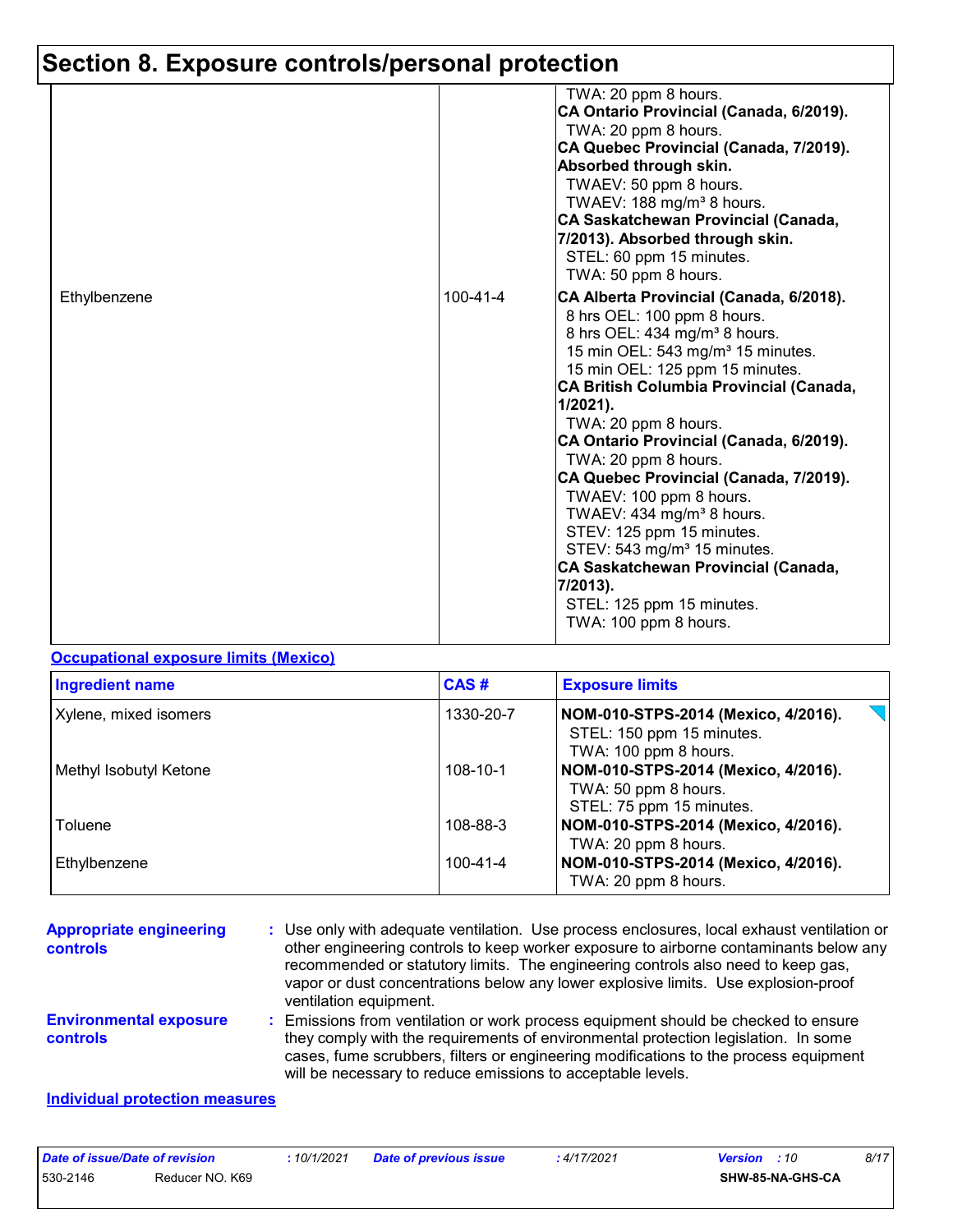### **Section 8. Exposure controls/personal protection**

| <b>Hygiene measures</b>       | : Wash hands, forearms and face thoroughly after handling chemical products, before<br>eating, smoking and using the lavatory and at the end of the working period.<br>Appropriate techniques should be used to remove potentially contaminated clothing.<br>Wash contaminated clothing before reusing. Ensure that eyewash stations and safety<br>showers are close to the workstation location.                                                                                                                                                                                                                      |
|-------------------------------|------------------------------------------------------------------------------------------------------------------------------------------------------------------------------------------------------------------------------------------------------------------------------------------------------------------------------------------------------------------------------------------------------------------------------------------------------------------------------------------------------------------------------------------------------------------------------------------------------------------------|
| <b>Eye/face protection</b>    | : Safety eyewear complying with an approved standard should be used when a risk<br>assessment indicates this is necessary to avoid exposure to liquid splashes, mists,<br>gases or dusts. If contact is possible, the following protection should be worn, unless<br>the assessment indicates a higher degree of protection: chemical splash goggles.                                                                                                                                                                                                                                                                  |
| <b>Skin protection</b>        |                                                                                                                                                                                                                                                                                                                                                                                                                                                                                                                                                                                                                        |
| <b>Hand protection</b>        | : Chemical-resistant, impervious gloves complying with an approved standard should be<br>worn at all times when handling chemical products if a risk assessment indicates this is<br>necessary. Considering the parameters specified by the glove manufacturer, check<br>during use that the gloves are still retaining their protective properties. It should be<br>noted that the time to breakthrough for any glove material may be different for different<br>glove manufacturers. In the case of mixtures, consisting of several substances, the<br>protection time of the gloves cannot be accurately estimated. |
| <b>Body protection</b>        | Personal protective equipment for the body should be selected based on the task being<br>t.<br>performed and the risks involved and should be approved by a specialist before<br>handling this product. When there is a risk of ignition from static electricity, wear anti-<br>static protective clothing. For the greatest protection from static discharges, clothing<br>should include anti-static overalls, boots and gloves.                                                                                                                                                                                     |
| <b>Other skin protection</b>  | : Appropriate footwear and any additional skin protection measures should be selected<br>based on the task being performed and the risks involved and should be approved by a<br>specialist before handling this product.                                                                                                                                                                                                                                                                                                                                                                                              |
| <b>Respiratory protection</b> | : Based on the hazard and potential for exposure, select a respirator that meets the<br>appropriate standard or certification. Respirators must be used according to a<br>respiratory protection program to ensure proper fitting, training, and other important<br>aspects of use.                                                                                                                                                                                                                                                                                                                                    |

### **Section 9. Physical and chemical properties**

The conditions of measurement of all properties are at standard temperature and pressure unless otherwise indicated.

#### **Appearance**

| <b>Physical state</b>                                             | $:$ Liquid.                                                            |
|-------------------------------------------------------------------|------------------------------------------------------------------------|
| <b>Color</b>                                                      | : Not available.                                                       |
| <b>Odor</b>                                                       | : Not available.                                                       |
| <b>Odor threshold</b>                                             | : Not available.                                                       |
| рH                                                                | : Not applicable.                                                      |
| <b>Melting point/freezing point</b>                               | : Not available.                                                       |
| <b>Boiling point, initial boiling</b><br>point, and boiling range | : $105^{\circ}$ C (221 $^{\circ}$ F)                                   |
| <b>Flash point</b>                                                | : Closed cup: $2^{\circ}$ C (35.6 $^{\circ}$ F) [Tagliabue Closed Cup] |
| <b>Evaporation rate</b>                                           | $: 2$ (butyl acetate = 1)                                              |
| <b>Flammability</b>                                               | : Not available.                                                       |
| Lower and upper explosion<br>limit/flammability limit             | : Lower: $1\%$<br>Upper: 7.5%                                          |
| <b>Vapor pressure</b>                                             | : $2.9$ kPa (22 mm Hg)                                                 |
| <b>Relative vapor density</b>                                     | : $3.1$ [Air = 1]                                                      |
| <b>Relative density</b>                                           | : 0.84                                                                 |
| <b>Solubility</b>                                                 | : Not available.                                                       |

#### *Date of issue/Date of revision* **:** *10/1/2021 Date of previous issue : 4/17/2021 Version : 10 9/17* 530-2146 Reducer NO. K69 **SHW-85-NA-GHS-CA**

 $\sum_{i=1}^{n}$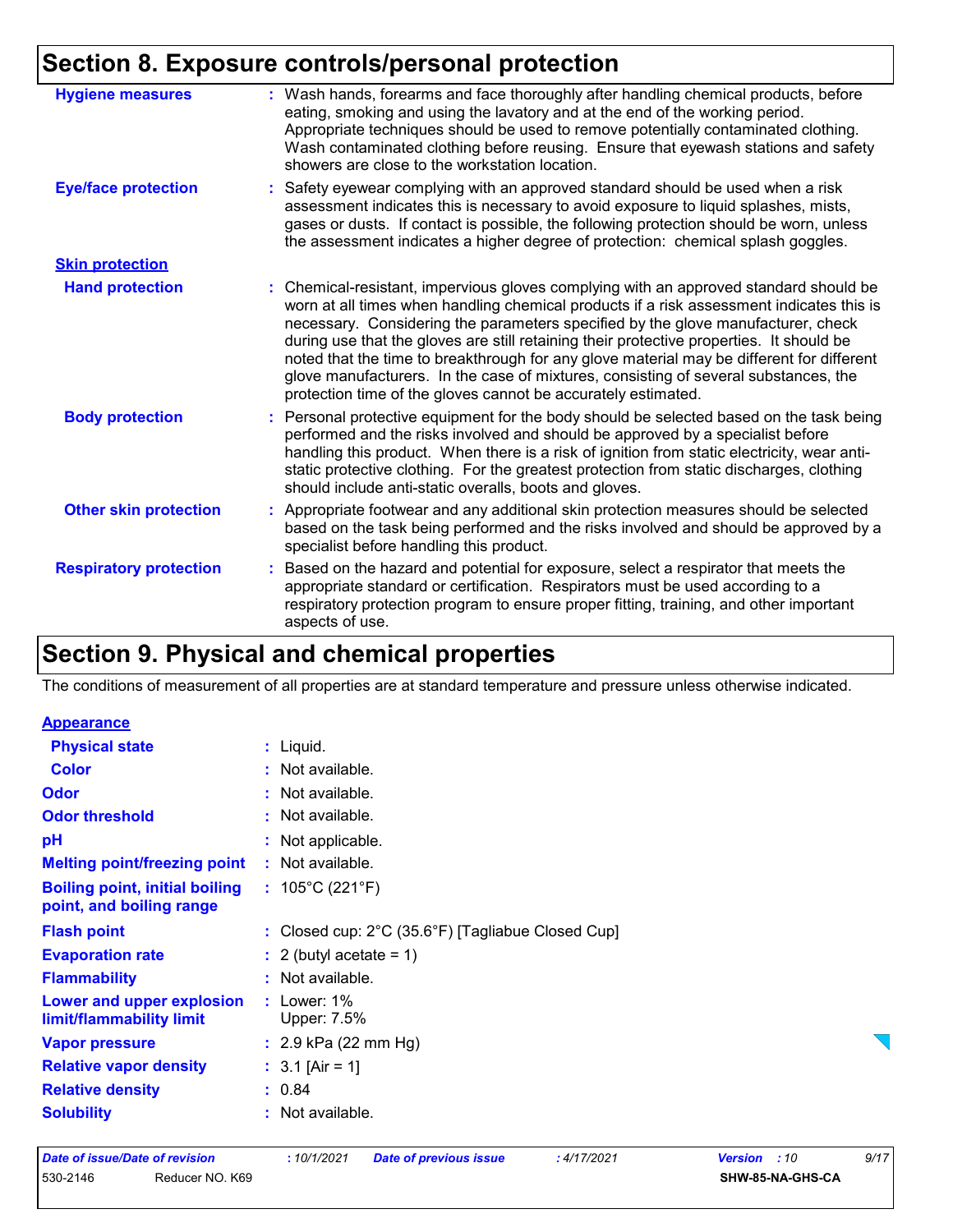### **Section 9. Physical and chemical properties**

| <b>Partition coefficient: n-</b><br>octanol/water | : Not applicable.                                                |
|---------------------------------------------------|------------------------------------------------------------------|
| <b>Auto-ignition temperature</b>                  | : Not available.                                                 |
| <b>Decomposition temperature</b>                  | : Not available.                                                 |
| <b>Viscosity</b>                                  | : Kinematic (40°C (104°F)): <20.5 mm <sup>2</sup> /s (<20.5 cSt) |
| <b>Molecular weight</b>                           | : Not applicable.                                                |
| <b>Aerosol product</b>                            |                                                                  |
| <b>Heat of combustion</b>                         | $: 29.551$ kJ/g                                                  |

### **Section 10. Stability and reactivity**

| <b>Reactivity</b>                            | : No specific test data related to reactivity available for this product or its ingredients.                                                                                                                                               |  |
|----------------------------------------------|--------------------------------------------------------------------------------------------------------------------------------------------------------------------------------------------------------------------------------------------|--|
| <b>Chemical stability</b>                    | : The product is stable.                                                                                                                                                                                                                   |  |
| <b>Possibility of hazardous</b><br>reactions | : Under normal conditions of storage and use, hazardous reactions will not occur.                                                                                                                                                          |  |
| <b>Conditions to avoid</b>                   | : Avoid all possible sources of ignition (spark or flame). Do not pressurize, cut, weld,<br>braze, solder, drill, grind or expose containers to heat or sources of ignition. Do not<br>allow vapor to accumulate in low or confined areas. |  |
| <b>Incompatible materials</b>                | Reactive or incompatible with the following materials:<br>oxidizing materials                                                                                                                                                              |  |
| <b>Hazardous decomposition</b><br>products   | : Under normal conditions of storage and use, hazardous decomposition products should<br>not be produced.                                                                                                                                  |  |

### **Section 11. Toxicological information**

#### **Information on toxicological effects**

#### **Acute toxicity**

| <b>Product/ingredient name</b> | <b>Result</b>         | <b>Species</b> | <b>Dose</b>           | <b>Exposure</b> |
|--------------------------------|-----------------------|----------------|-----------------------|-----------------|
| Xylene, mixed isomers          | LC50 Inhalation Gas.  | Rat            | 6700 ppm              | 4 hours         |
|                                | LD50 Oral             | Rat            | 4300 mg/kg            |                 |
| Methyl Isobutyl Ketone         | LD50 Oral             | Rat            | 2080 mg/kg            |                 |
| Toluene                        | LC50 Inhalation Vapor | Rat            | $49$ g/m <sup>3</sup> | 4 hours         |
|                                | LD50 Oral             | Rat            | $636$ mg/kg           |                 |
| Ethylbenzene                   | LD50 Dermal           | Rabbit         | >5000 mg/kg           |                 |
|                                | LD50 Oral             | Rat            | 3500 mg/kg            |                 |

#### **Irritation/Corrosion**

| <b>Product/ingredient name</b> | <b>Result</b>                               | <b>Species</b> | <b>Score</b> | <b>Exposure</b>     | <b>Observation</b> |
|--------------------------------|---------------------------------------------|----------------|--------------|---------------------|--------------------|
| Xylene, mixed isomers          | Eyes - Mild irritant                        | Rabbit         |              | 87 mg               |                    |
|                                | Eyes - Severe irritant                      | Rabbit         |              | 24 hours 5          |                    |
|                                |                                             |                |              | mg                  |                    |
|                                | Skin - Mild irritant                        | Rat            |              | 8 hours 60 uL       |                    |
|                                | Skin - Moderate irritant                    | Rabbit         |              | 24 hours 500        |                    |
|                                |                                             |                |              | mg                  |                    |
|                                | Skin - Moderate irritant                    | Rabbit         |              | 100 $%$             |                    |
| Methyl Isobutyl Ketone         | Eyes - Moderate irritant                    | Rabbit         |              | 24 hours 100        |                    |
|                                |                                             |                |              | uL                  |                    |
|                                | Eyes - Severe irritant                      | Rabbit         |              | $40 \mathrm{mg}$    |                    |
| Date of issue/Date of revision | <b>Date of previous issue</b><br>:10/1/2021 |                | :4/17/2021   | <b>Version</b> : 10 | 10/17              |
| Reducer NO. K69<br>530-2146    |                                             |                |              |                     | SHW-85-NA-GHS-CA   |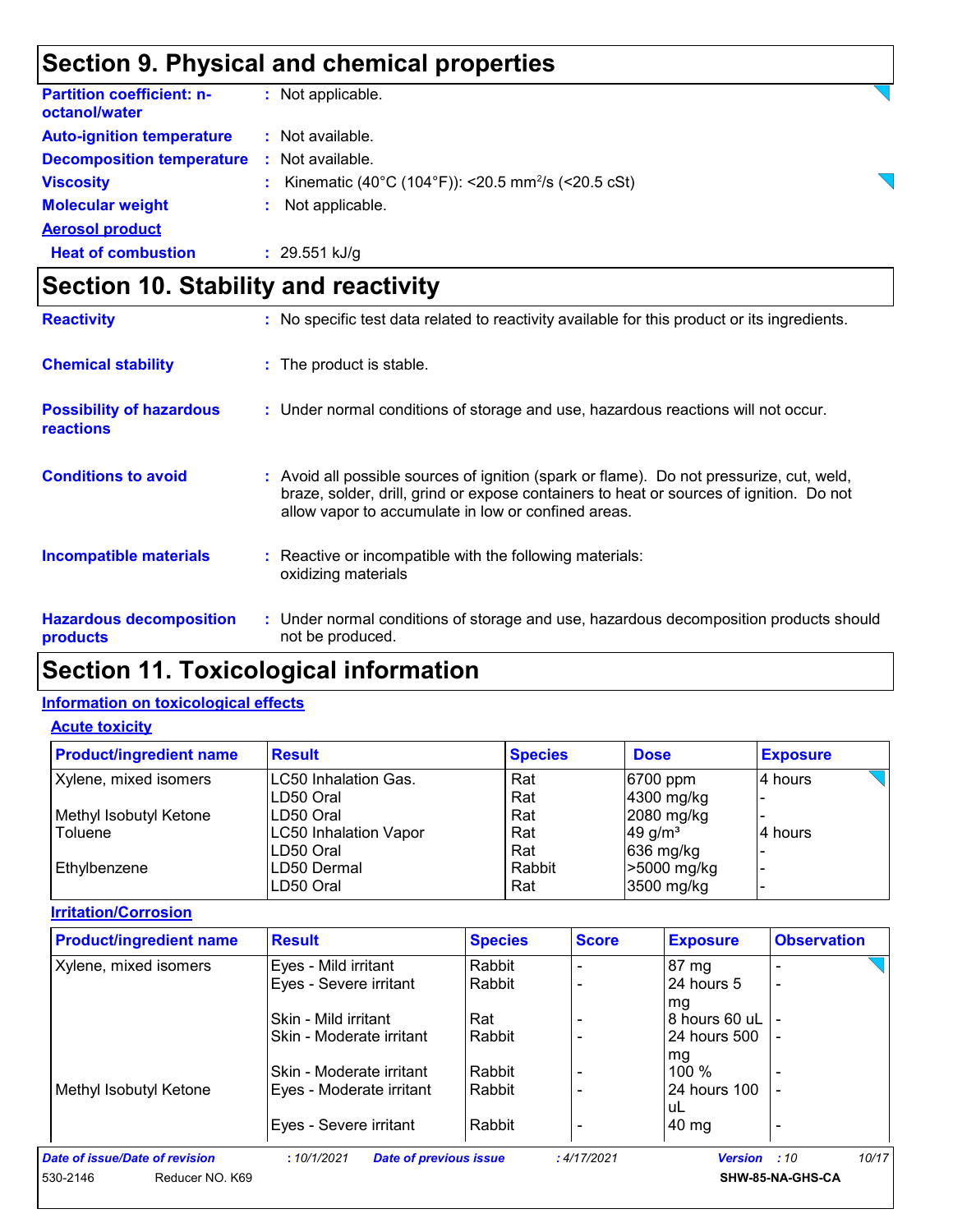### **Section 11. Toxicological information**

|              | Skin - Mild irritant     | Rabbit |                          | 24 hours 500     |  |
|--------------|--------------------------|--------|--------------------------|------------------|--|
|              |                          |        |                          | mg               |  |
| Toluene      | Eyes - Mild irritant     | Rabbit |                          | 0.5 minutes      |  |
|              |                          |        |                          | $100 \text{ mg}$ |  |
|              | Eyes - Mild irritant     | Rabbit | $\overline{\phantom{0}}$ | 870 ug           |  |
|              | Eyes - Severe irritant   | Rabbit |                          | 24 hours 2       |  |
|              |                          |        |                          | mg               |  |
|              | Skin - Mild irritant     | Pig    |                          | 24 hours 250     |  |
|              |                          |        |                          | uL               |  |
|              | Skin - Mild irritant     | Rabbit |                          | 435 mg           |  |
|              | Skin - Moderate irritant | Rabbit | $\blacksquare$           | 24 hours 20      |  |
|              |                          |        |                          | mg               |  |
|              | Skin - Moderate irritant | Rabbit | ۰                        | 500 mg           |  |
| Ethylbenzene | Eyes - Severe irritant   | Rabbit | $\overline{\phantom{a}}$ | 500 mg           |  |
|              | Skin - Mild irritant     | Rabbit | $\overline{\phantom{0}}$ | 24 hours 15      |  |
|              |                          |        |                          | mg               |  |

#### **Sensitization**

Not available.

#### **Mutagenicity**

Not available.

#### **Carcinogenicity**

Not available.

#### **Classification**

| <b>Product/ingredient name</b> | <b>OSHA</b> | <b>IARC</b> | <b>NTP</b> |
|--------------------------------|-------------|-------------|------------|
| Xylene, mixed isomers          |             | <b>N</b>    |            |
| Methyl Isobutyl Ketone         |             | 2B          |            |
| Toluene                        |             |             |            |
| Ethylbenzene                   |             | 2B          |            |

#### **Reproductive toxicity**

Not available.

#### **Teratogenicity**

Not available.

#### **Specific target organ toxicity (single exposure)**

| <b>Name</b>            | <b>Category</b> | <b>Route of</b><br>exposure | <b>Target organs</b>            |
|------------------------|-----------------|-----------------------------|---------------------------------|
| Xylene, mixed isomers  | Category 3      |                             | Respiratory tract<br>irritation |
| Methyl Isobutyl Ketone | Category 3      |                             | Respiratory tract<br>irritation |
|                        | Category 3      |                             | l Narcotic effects              |
| Toluene                | Category 3      |                             | Respiratory tract<br>irritation |
|                        | Category 3      |                             | l Narcotic effects              |
| Ethylbenzene           | Category 3      |                             | Respiratory tract<br>irritation |
|                        | Category 3      |                             | Narcotic effects                |

**Specific target organ toxicity (repeated exposure)**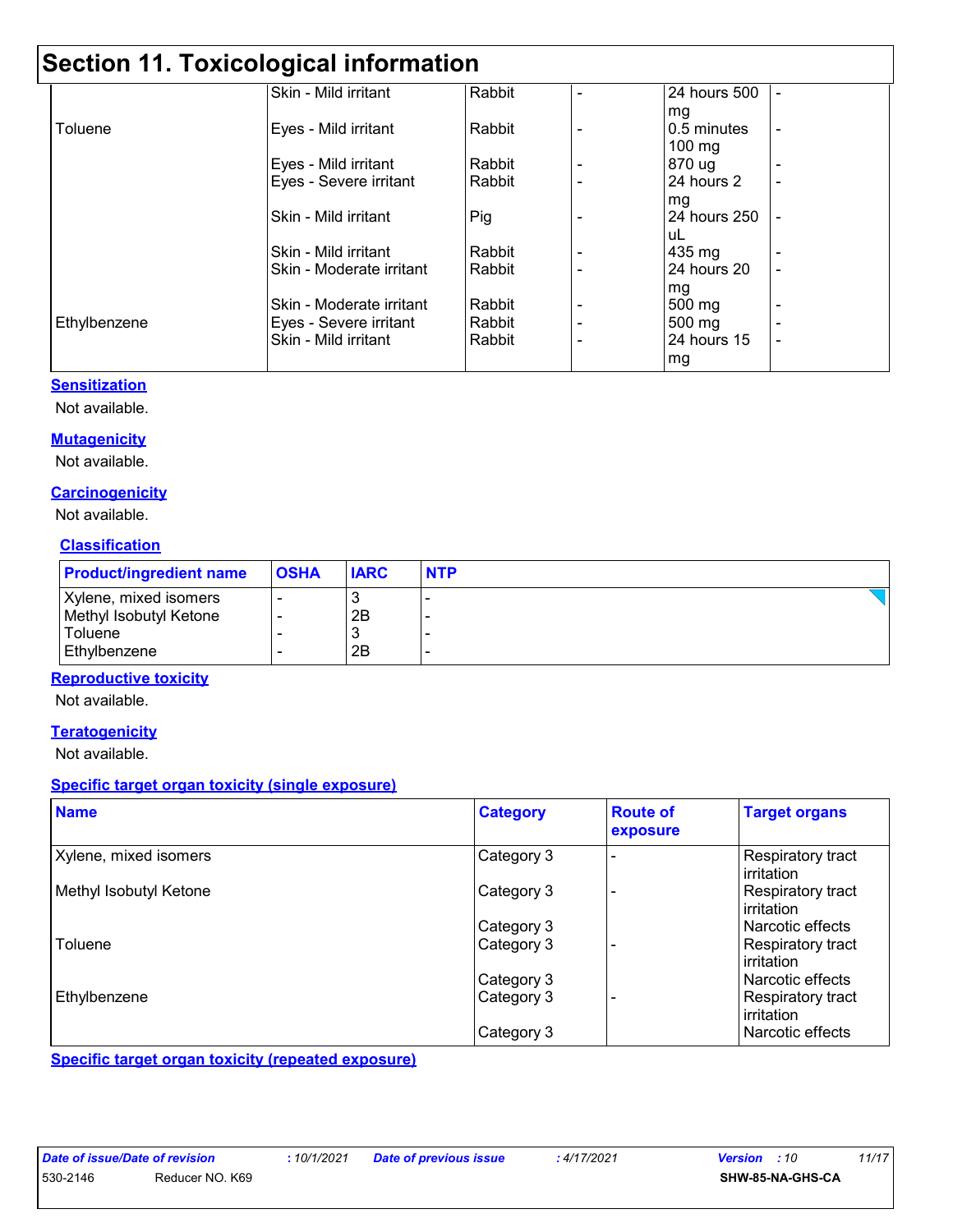## **Section 11. Toxicological information**

| <b>Name</b>            | <b>Category</b> | <b>Route of</b><br>exposure | <b>Target organs</b> |
|------------------------|-----------------|-----------------------------|----------------------|
| Xylene, mixed isomers  | Category 2      |                             |                      |
| Methyl Isobutyl Ketone | Category 2      |                             | -                    |
| <b>Toluene</b>         | Category 2      |                             |                      |
| Ethylbenzene           | Category 2      |                             | -                    |

#### **Aspiration hazard**

| <b>Name</b>           | Result                                |
|-----------------------|---------------------------------------|
| Xylene, mixed isomers | <b>ASPIRATION HAZARD - Category 1</b> |
| Toluene               | <b>ASPIRATION HAZARD - Category 1</b> |
| Ethvlbenzene          | <b>ASPIRATION HAZARD - Category 1</b> |

| <b>Information on the likely</b><br>routes of exposure | : Not available.                                                                                                                                                                                                                                                        |
|--------------------------------------------------------|-------------------------------------------------------------------------------------------------------------------------------------------------------------------------------------------------------------------------------------------------------------------------|
| <b>Potential acute health effects</b>                  |                                                                                                                                                                                                                                                                         |
| <b>Eye contact</b>                                     | : Causes serious eye irritation.                                                                                                                                                                                                                                        |
| <b>Inhalation</b>                                      | : Harmful if inhaled. Can cause central nervous system (CNS) depression. May cause<br>drowsiness or dizziness. May cause respiratory irritation.                                                                                                                        |
| <b>Skin contact</b>                                    | : Harmful in contact with skin. Causes skin irritation.                                                                                                                                                                                                                 |
| <b>Ingestion</b>                                       | : Harmful if swallowed. Can cause central nervous system (CNS) depression. May be<br>fatal if swallowed and enters airways.                                                                                                                                             |
|                                                        | <b>Symptoms related to the physical, chemical and toxicological characteristics</b>                                                                                                                                                                                     |
| <b>Eye contact</b>                                     | : Adverse symptoms may include the following:<br>pain or irritation<br>watering<br>redness                                                                                                                                                                              |
| <b>Inhalation</b>                                      | : Adverse symptoms may include the following:<br>respiratory tract irritation<br>coughing<br>nausea or vomiting<br>headache<br>drowsiness/fatigue<br>dizziness/vertigo<br>unconsciousness<br>reduced fetal weight<br>increase in fetal deaths<br>skeletal malformations |
| <b>Skin contact</b>                                    | : Adverse symptoms may include the following:<br>irritation<br>redness<br>reduced fetal weight<br>increase in fetal deaths<br>skeletal malformations                                                                                                                    |
| <b>Ingestion</b>                                       | : Adverse symptoms may include the following:<br>nausea or vomiting<br>reduced fetal weight<br>increase in fetal deaths<br>skeletal malformations                                                                                                                       |
|                                                        | Delayed and immediate effects and also chronic effects from short and long term exposure                                                                                                                                                                                |

#### **Short term exposure**

| Date of issue/Date of revision |                 | 10/1/2021 | Date of previous issue | : 4/17/2021 | <b>Version</b> : 10 |                  | 12/17 |
|--------------------------------|-----------------|-----------|------------------------|-------------|---------------------|------------------|-------|
| 530-2146                       | Reducer NO. K69 |           |                        |             |                     | SHW-85-NA-GHS-CA |       |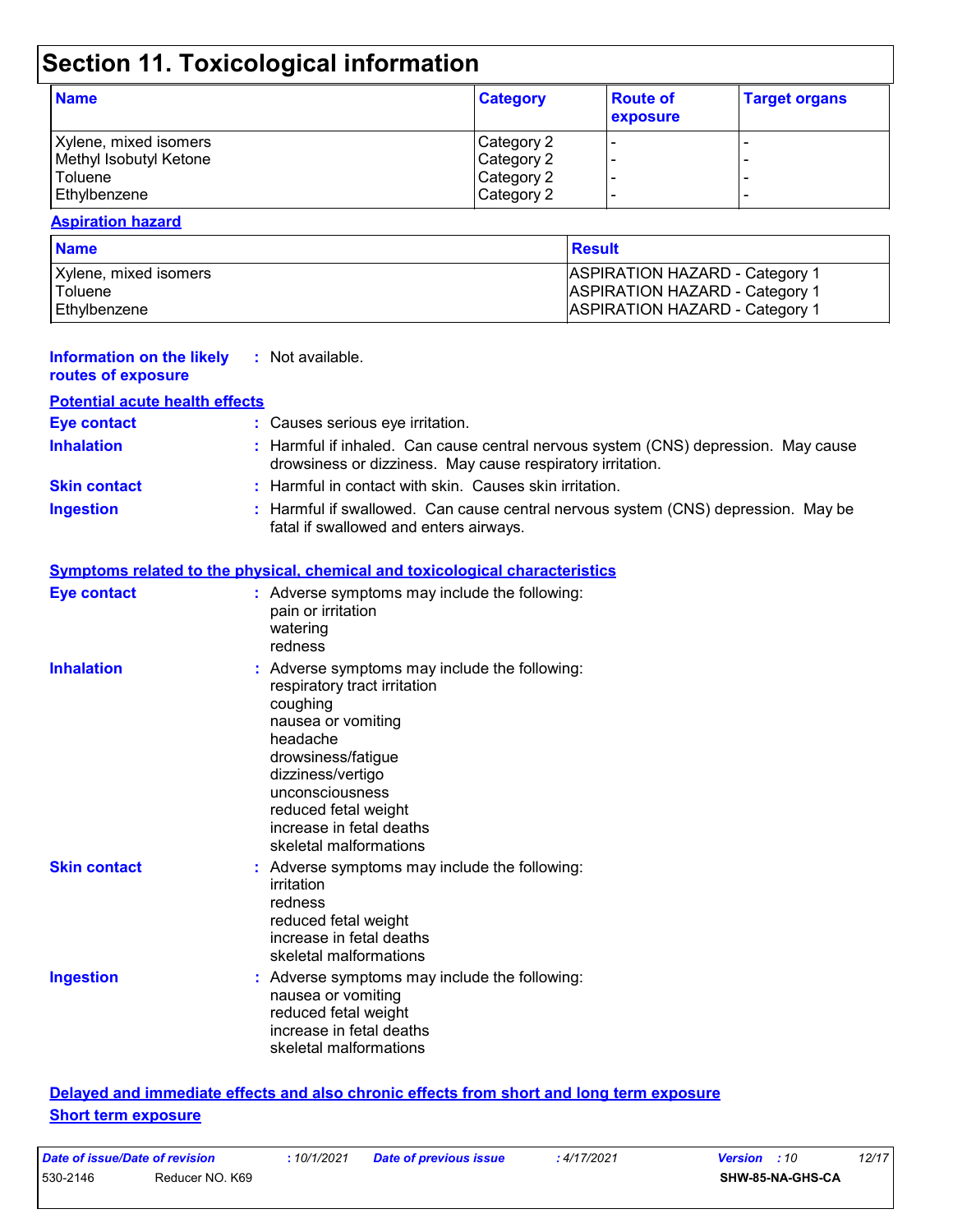## **Section 11. Toxicological information**

| <b>Potential immediate</b><br><b>effects</b>      | : Not available.                                                                            |
|---------------------------------------------------|---------------------------------------------------------------------------------------------|
| <b>Potential delayed effects : Not available.</b> |                                                                                             |
| <b>Long term exposure</b>                         |                                                                                             |
| <b>Potential immediate</b><br><b>effects</b>      | : Not available.                                                                            |
| <b>Potential delayed effects : Not available.</b> |                                                                                             |
| <b>Potential chronic health effects</b>           |                                                                                             |
| Not available.                                    |                                                                                             |
| <b>General</b>                                    | : May cause damage to organs through prolonged or repeated exposure.                        |
| <b>Carcinogenicity</b>                            | : Suspected of causing cancer. Risk of cancer depends on duration and level of<br>exposure. |
| <b>Mutagenicity</b>                               | : No known significant effects or critical hazards.                                         |
| <b>Teratogenicity</b>                             | : Suspected of damaging the unborn child.                                                   |
| <b>Developmental effects</b>                      | : No known significant effects or critical hazards.                                         |
| <b>Fertility effects</b>                          | : No known significant effects or critical hazards.                                         |
|                                                   |                                                                                             |

#### **Numerical measures of toxicity**

|  |  |  | <b>Acute toxicity estimates</b> |
|--|--|--|---------------------------------|
|--|--|--|---------------------------------|

| <b>Route</b>        | <b>ATE value</b> |
|---------------------|------------------|
| Oral                | 1989.62 mg/kg    |
| Dermal              | 1294.44 mg/kg    |
| Inhalation (gases)  | 12926.17 ppm     |
| Inhalation (vapors) | 33.6 mg/l        |

## **Section 12. Ecological information**

### **Toxicity**

| <b>Product/ingredient name</b> | <b>Result</b>                               | <b>Species</b>                                                            | <b>Exposure</b> |
|--------------------------------|---------------------------------------------|---------------------------------------------------------------------------|-----------------|
| Xylene, mixed isomers          | Acute LC50 8500 µg/l Marine water           | Crustaceans - Palaemonetes<br>pugio                                       | 48 hours        |
|                                | Acute LC50 13400 µg/l Fresh water           | Fish - Pimephales promelas                                                | 96 hours        |
| Methyl Isobutyl Ketone         | Acute LC50 505000 µg/l Fresh water          | Fish - Pimephales promelas                                                | 96 hours        |
|                                | Chronic NOEC 78 mg/l Fresh water            | Daphnia - Daphnia magna                                                   | 21 days         |
|                                | Chronic NOEC 168 mg/l Fresh water           | Fish - Pimephales promelas -<br>Embryo                                    | 33 days         |
| Toluene                        | Acute EC50 >433 ppm Marine water            | Algae - Skeletonema costatum                                              | 96 hours        |
|                                | Acute EC50 11600 µg/l Fresh water           | Crustaceans - Gammarus<br>pseudolimnaeus - Adult                          | 48 hours        |
|                                | Acute EC50 6000 µg/l Fresh water            | Daphnia - Daphnia magna -<br>Juvenile (Fledgling, Hatchling,<br>Weanling) | 48 hours        |
|                                | Acute LC50 5500 µg/l Fresh water            | Fish - Oncorhynchus kisutch - Fry                                         | 96 hours        |
|                                | Chronic NOEC 1000 µg/l Fresh water          | Daphnia - Daphnia magna                                                   | 21 days         |
| Ethylbenzene                   | Acute EC50 4900 µg/l Marine water           | Algae - Skeletonema costatum                                              | 72 hours        |
|                                | Acute EC50 7700 µg/l Marine water           | Algae - Skeletonema costatum                                              | 96 hours        |
|                                | Acute EC50 6.53 mg/l Marine water           | Crustaceans - Artemia sp. -<br>Nauplii                                    | 48 hours        |
|                                | Acute EC50 2.93 mg/l Fresh water            | Daphnia - Daphnia magna -<br>Neonate                                      | 48 hours        |
| Date of issue/Date of revision | :10/1/2021<br><b>Date of previous issue</b> | :4/17/2021<br><b>Version</b> : 10                                         | 13/17           |
| 530-2146<br>Reducer NO. K69    |                                             | SHW-85-NA-GHS-CA                                                          |                 |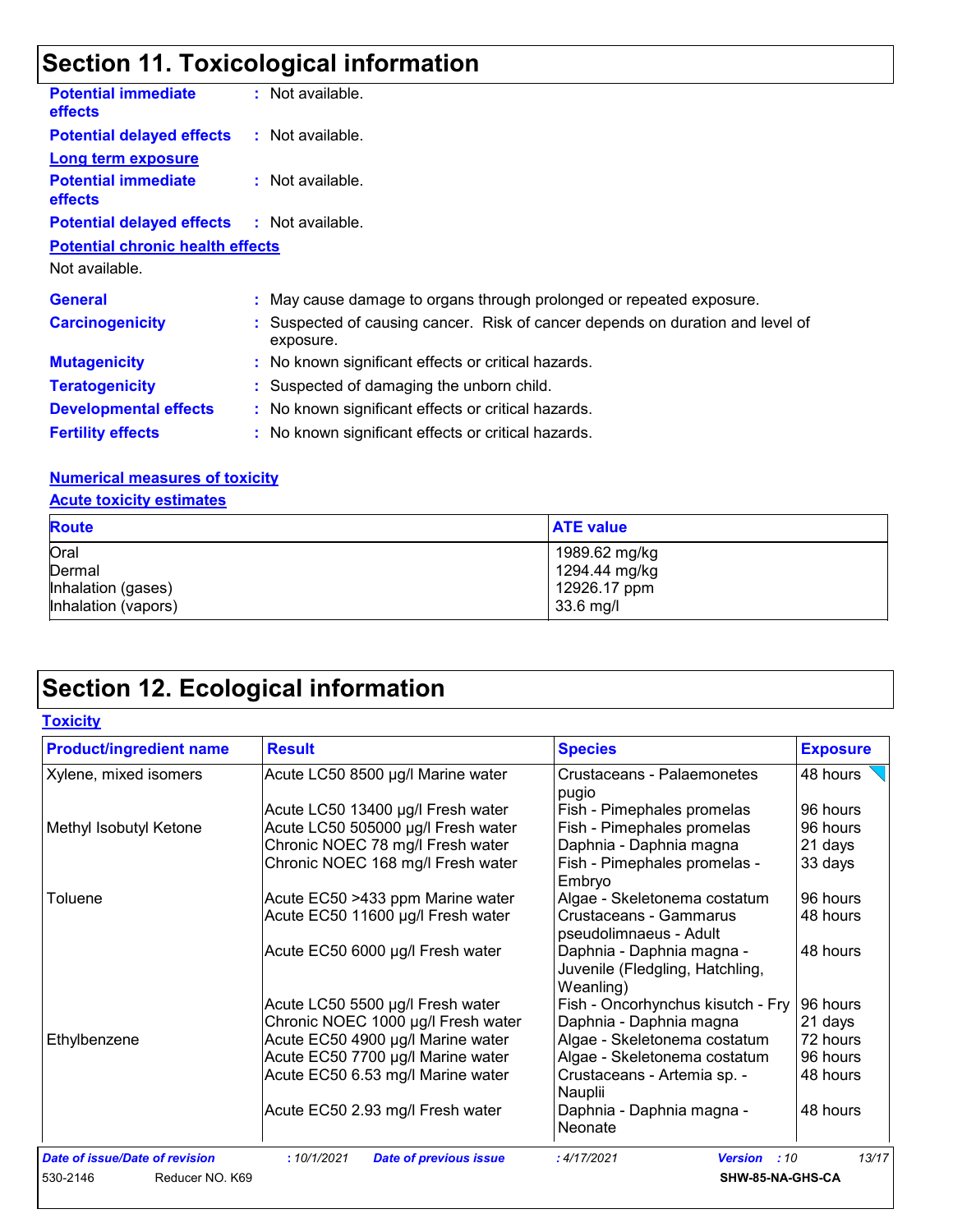| <b>Section 12. Ecological information</b> |                                  |                                   |           |  |
|-------------------------------------------|----------------------------------|-----------------------------------|-----------|--|
|                                           | Acute LC50 4200 µg/l Fresh water | <b>Fish - Oncorhynchus mykiss</b> | 196 hours |  |

#### **Persistence and degradability**

| <b>Product/ingredient name</b>                                                      | <b>Aquatic half-life</b> | <b>Photolysis</b> | Biodegradability                         |
|-------------------------------------------------------------------------------------|--------------------------|-------------------|------------------------------------------|
| Xylene, mixed isomers<br>Methyl Isobutyl Ketone<br><b>Toluene</b><br>l Ethvlbenzene |                          |                   | Readily<br>Readily<br>Readily<br>Readily |

#### **Bioaccumulative potential**

| <b>Product/ingredient name</b> | $\mathsf{LogP}_\mathsf{ow}$ | <b>BCF</b>  | <b>Potential</b> |
|--------------------------------|-----------------------------|-------------|------------------|
| Xylene, mixed isomers          |                             | 8.1 to 25.9 | low              |
| Toluene                        |                             | <b>90</b>   | low              |

#### **Mobility in soil**

| <b>Soil/water partition</b> | : Not available. |
|-----------------------------|------------------|
| <b>coefficient (Koc)</b>    |                  |

**Other adverse effects** : No known significant effects or critical hazards.

### **Section 13. Disposal considerations**

#### **Disposal methods :**

The generation of waste should be avoided or minimized wherever possible. Disposal of this product, solutions and any by-products should at all times comply with the requirements of environmental protection and waste disposal legislation and any regional local authority requirements. Dispose of surplus and non-recyclable products via a licensed waste disposal contractor. Waste should not be disposed of untreated to the sewer unless fully compliant with the requirements of all authorities with jurisdiction. Waste packaging should be recycled. Incineration or landfill should only be considered when recycling is not feasible. This material and its container must be disposed of in a safe way. Care should be taken when handling emptied containers that have not been cleaned or rinsed out. Empty containers or liners may retain some product residues. Vapor from product residues may create a highly flammable or explosive atmosphere inside the container. Do not cut, weld or grind used containers unless they have been cleaned thoroughly internally. Avoid dispersal of spilled material and runoff and contact with soil, waterways, drains and sewers.

### **Section 14. Transport information**

|                                                   | <b>DOT</b><br><b>Classification</b>     | <b>TDG</b><br><b>Classification</b>     | <b>Mexico</b><br><b>Classification</b>  | <b>IATA</b>                             | <b>IMDG</b>                             |
|---------------------------------------------------|-----------------------------------------|-----------------------------------------|-----------------------------------------|-----------------------------------------|-----------------------------------------|
| <b>UN number</b>                                  | UN1263                                  | UN1263                                  | UN1263                                  | <b>UN1263</b>                           | <b>UN1263</b>                           |
| <b>UN proper</b><br>shipping name                 | <b>PAINT RELATED</b><br><b>MATERIAL</b> | <b>PAINT RELATED</b><br><b>MATERIAL</b> | <b>PAINT RELATED</b><br><b>MATERIAL</b> | <b>PAINT RELATED</b><br><b>MATERIAL</b> | <b>PAINT RELATED</b><br><b>MATERIAL</b> |
| <b>Transport</b><br>hazard class(es)              | 3<br><b>ANNABLE UQU</b>                 | 3                                       | 3                                       | 3                                       | 3                                       |
| <b>Packing group</b>                              | $\mathbf{I}$                            | Ш                                       |                                         | Ш                                       |                                         |
| <b>Date of issue/Date of revision</b><br>530-2146 | :10/1/2021<br>Reducer NO. K69           | <b>Date of previous issue</b>           | : 4/17/2021                             | <b>Version</b>                          | 14/17<br>:10<br>SHW-85-NA-GHS-CA        |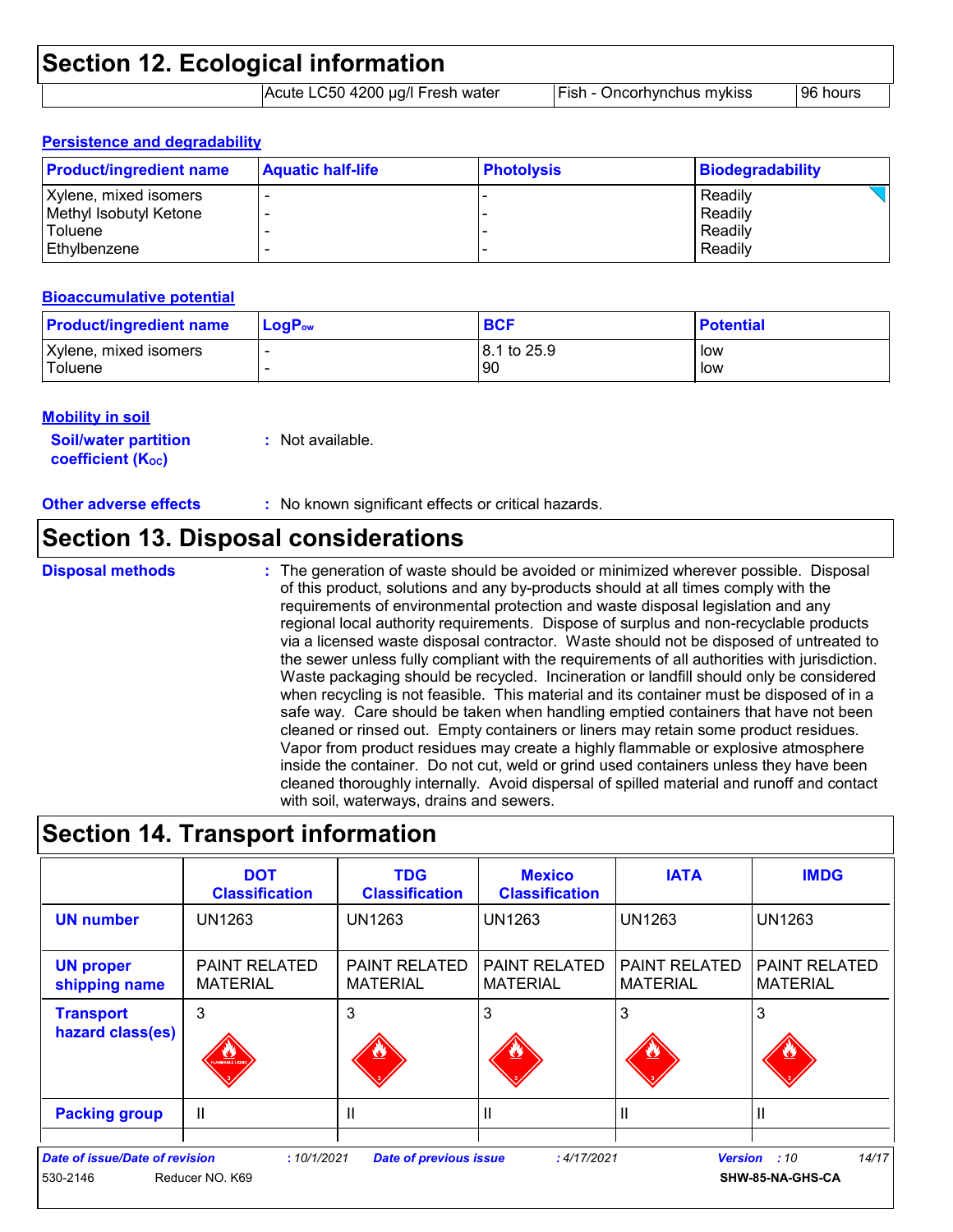| <b>Environmental</b><br>hazards                          | No.            | No.                                                                                                                                                                                                                                                                                                                                            | No.              | No. | No.                                        |
|----------------------------------------------------------|----------------|------------------------------------------------------------------------------------------------------------------------------------------------------------------------------------------------------------------------------------------------------------------------------------------------------------------------------------------------|------------------|-----|--------------------------------------------|
| <b>Additional</b><br>information                         |                | Product classified<br>as per the<br>following sections<br>of the<br>Transportation of<br>Dangerous Goods<br>Regulations:<br>2.18-2.19 (Class<br>3).                                                                                                                                                                                            |                  |     | <b>Emergency</b><br>schedules F-E, S-<br>Е |
|                                                          | <b>ERG No.</b> | <b>ERG No.</b>                                                                                                                                                                                                                                                                                                                                 | <b>ERG No.</b>   |     |                                            |
| <b>Special precautions for user :</b>                    | 128            | 128<br>Multi-modal shipping descriptions are provided for informational purposes and do not<br>consider container sizes. The presence of a shipping description for a particular<br>mode of transport (sea, air, etc.), does not indicate that the product is packaged                                                                         | 128              |     |                                            |
|                                                          |                | suitably for that mode of transport. All packaging must be reviewed for suitability<br>prior to shipment, and compliance with the applicable regulations is the sole<br>responsibility of the person offering the product for transport. People loading and<br>unloading dangerous goods must be trained on all of the risks deriving from the |                  |     |                                            |
| <b>Transport in bulk according</b><br>to IMO instruments | ÷.             | substances and on all actions in case of emergency situations.<br>Not available.                                                                                                                                                                                                                                                               |                  |     |                                            |
|                                                          |                | <b>Proper shipping name</b>                                                                                                                                                                                                                                                                                                                    | : Not available. |     |                                            |
| <b>Section 15. Regulatory information</b>                |                |                                                                                                                                                                                                                                                                                                                                                |                  |     |                                            |
|                                                          |                |                                                                                                                                                                                                                                                                                                                                                |                  |     |                                            |
| <b>International regulations</b>                         |                |                                                                                                                                                                                                                                                                                                                                                |                  |     |                                            |
| <b>International lists</b>                               |                | : Australia inventory (AIIC): Not determined.<br>China inventory (IECSC): Not determined.<br>Japan inventory (CSCL): Not determined.<br>Japan inventory (ISHL): Not determined.                                                                                                                                                                |                  |     |                                            |

### **Section 16. Other information**



530-2146 Reducer NO. K69 **SHW-85-NA-GHS-CA**

**Korea inventory (KECI)**: Not determined.

**Thailand inventory**: Not determined. **Turkey inventory**: Not determined. **Vietnam inventory**: Not determined.

**Philippines inventory (PICCS)**: Not determined.

**New Zealand Inventory of Chemicals (NZIoC)**: Not determined.

**Taiwan Chemical Substances Inventory (TCSI)**: Not determined.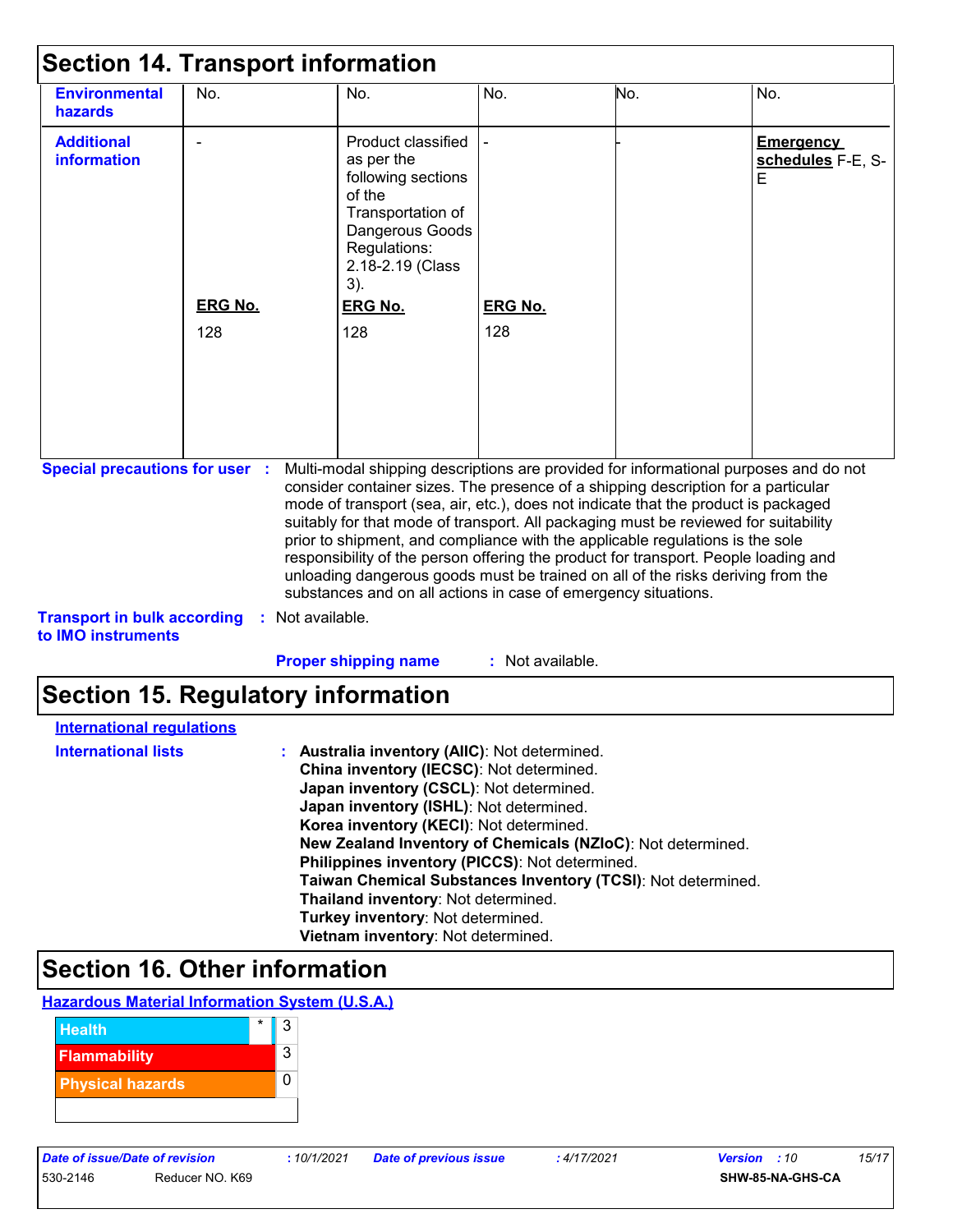### **Section 16. Other information**

**The customer is responsible for determining the PPE code for this material. For more information on HMIS® Personal Protective Equipment (PPE) codes, consult the HMIS® Implementation Manual.**

**Caution: HMIS® ratings are based on a 0-4 rating scale, with 0 representing minimal hazards or risks, and 4 representing significant hazards or risks. Although HMIS® ratings and the associated label are not required on SDSs or products leaving a facility under 29 CFR 1910.1200, the preparer may choose to provide them. HMIS® ratings are to be used with a fully implemented HMIS® program. HMIS® is a registered trademark and service mark of the American Coatings Association, Inc.**

#### **Procedure used to derive the classification**

|                                                                                                                                                                                                                                                                                                                                                                                                                                                                                                                                                                                                                                                           | <b>Justification</b>      |                                                                       |                    |
|-----------------------------------------------------------------------------------------------------------------------------------------------------------------------------------------------------------------------------------------------------------------------------------------------------------------------------------------------------------------------------------------------------------------------------------------------------------------------------------------------------------------------------------------------------------------------------------------------------------------------------------------------------------|---------------------------|-----------------------------------------------------------------------|--------------------|
| FLAMMABLE LIQUIDS - Category 2                                                                                                                                                                                                                                                                                                                                                                                                                                                                                                                                                                                                                            | On basis of test data     |                                                                       |                    |
| <b>ACUTE TOXICITY (oral) - Category 4</b>                                                                                                                                                                                                                                                                                                                                                                                                                                                                                                                                                                                                                 | Calculation method        |                                                                       |                    |
| <b>ACUTE TOXICITY (dermal) - Category 4</b>                                                                                                                                                                                                                                                                                                                                                                                                                                                                                                                                                                                                               |                           |                                                                       | Calculation method |
| <b>ACUTE TOXICITY (inhalation) - Category 4</b>                                                                                                                                                                                                                                                                                                                                                                                                                                                                                                                                                                                                           |                           |                                                                       | Calculation method |
| SKIN CORROSION/IRRITATION - Category 2                                                                                                                                                                                                                                                                                                                                                                                                                                                                                                                                                                                                                    |                           |                                                                       | Calculation method |
| SERIOUS EYE DAMAGE/ EYE IRRITATION - Category 2A                                                                                                                                                                                                                                                                                                                                                                                                                                                                                                                                                                                                          |                           |                                                                       | Calculation method |
| <b>CARCINOGENICITY - Category 2</b>                                                                                                                                                                                                                                                                                                                                                                                                                                                                                                                                                                                                                       |                           |                                                                       | Calculation method |
| <b>TOXIC TO REPRODUCTION - Category 2</b>                                                                                                                                                                                                                                                                                                                                                                                                                                                                                                                                                                                                                 |                           |                                                                       | Calculation method |
|                                                                                                                                                                                                                                                                                                                                                                                                                                                                                                                                                                                                                                                           |                           | SPECIFIC TARGET ORGAN TOXICITY (SINGLE EXPOSURE) (Respiratory tract   | Calculation method |
| irritation) - Category 3<br>Category 3                                                                                                                                                                                                                                                                                                                                                                                                                                                                                                                                                                                                                    |                           | SPECIFIC TARGET ORGAN TOXICITY (SINGLE EXPOSURE) (Narcotic effects) - | Calculation method |
|                                                                                                                                                                                                                                                                                                                                                                                                                                                                                                                                                                                                                                                           |                           | SPECIFIC TARGET ORGAN TOXICITY (REPEATED EXPOSURE) - Category 2       | Calculation method |
| <b>ASPIRATION HAZARD - Category 1</b>                                                                                                                                                                                                                                                                                                                                                                                                                                                                                                                                                                                                                     | <b>Calculation method</b> |                                                                       |                    |
| <b>History</b>                                                                                                                                                                                                                                                                                                                                                                                                                                                                                                                                                                                                                                            |                           |                                                                       |                    |
| <b>Date of printing</b>                                                                                                                                                                                                                                                                                                                                                                                                                                                                                                                                                                                                                                   |                           | : 10/1/2021                                                           |                    |
| Date of issue/Date of<br>revision                                                                                                                                                                                                                                                                                                                                                                                                                                                                                                                                                                                                                         |                           | : 10/1/2021                                                           |                    |
| Date of previous issue                                                                                                                                                                                                                                                                                                                                                                                                                                                                                                                                                                                                                                    |                           | : 4/17/2021                                                           |                    |
| <b>Version</b>                                                                                                                                                                                                                                                                                                                                                                                                                                                                                                                                                                                                                                            |                           | : 10                                                                  |                    |
| <b>Key to abbreviations</b><br>$:$ ATE = Acute Toxicity Estimate<br><b>BCF = Bioconcentration Factor</b><br>GHS = Globally Harmonized System of Classification and Labelling of Chemicals<br>IATA = International Air Transport Association<br><b>IBC</b> = Intermediate Bulk Container<br><b>IMDG = International Maritime Dangerous Goods</b><br>LogPow = logarithm of the octanol/water partition coefficient<br>MARPOL = International Convention for the Prevention of Pollution From Ships, 1973<br>as modified by the Protocol of 1978. ("Marpol" = marine pollution)<br>$N/A = Not available$<br>SGG = Segregation Group<br>$UN = United Nations$ |                           |                                                                       |                    |

**Indicates information that has changed from previously issued version.**

#### **Notice to reader**

**It is recommended that each customer or recipient of this Safety Data Sheet (SDS) study it carefully and consult resources, as necessary or appropriate, to become aware of and understand the data contained in this SDS and any hazards associated with the product. This information is provided in good faith and believed to be accurate as of the effective date herein. However, no warranty, express or implied, is given. The information presented here applies only to the product as shipped. The addition of any material can change the composition, hazards and risks of the product. Products shall not be repackaged, modified, or tinted except as specifically instructed by the manufacturer, including but not limited to the incorporation of products not specified by the manufacturer, or the use or addition of products in proportions not specified by the manufacturer. Regulatory requirements are subject to change and may differ between various locations and jurisdictions. The customer/buyer/user is responsible to ensure that his activities comply with all country, federal, state, provincial or local laws. The conditions for use of the product are not under the control of the manufacturer; the customer/buyer/user is** 

| Date of issue/Date of revision |                 | 10/1/2021 | <b>Date of previous issue</b> | 4/17/2021 | 16/17<br><b>Version</b> : 10 |
|--------------------------------|-----------------|-----------|-------------------------------|-----------|------------------------------|
| 530-2146                       | Reducer NO. K69 |           |                               |           | SHW-85-NA-GHS-CA             |